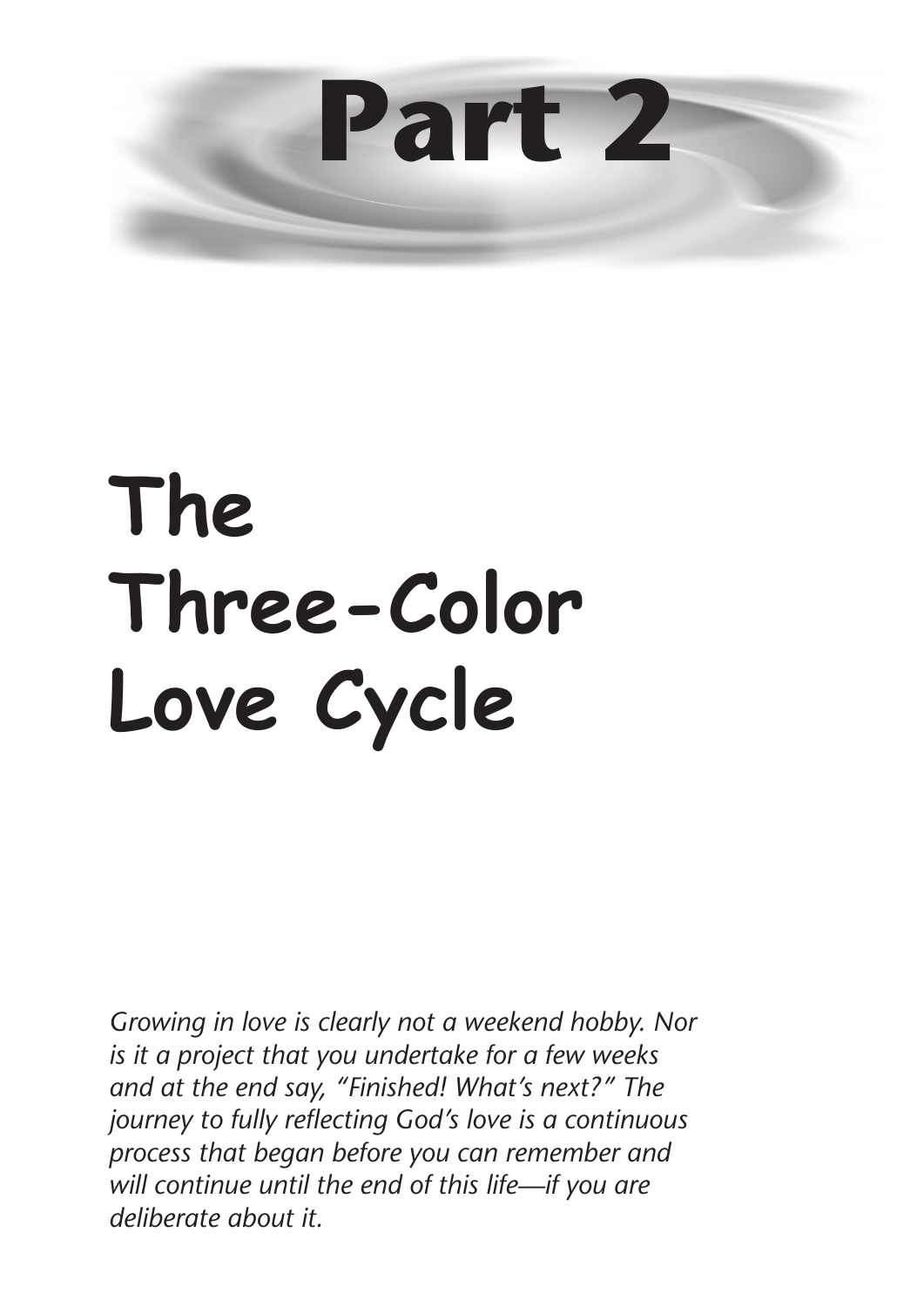**Part 2: The Three-Color Love Cycle**

### **Breathing love in, and breathing it out**

In a perfect world, loving and being loved should be as natural as breathing in and breathing out. Breathing is both an activity that our bodies do automatically—even while we are asleep—but at the same time can be deliber n a perfect world, loving and being loved should be as natural as breathing in and breathing out. Breathing is both an activity that our bodies do automatically—even while we are asleep—but at the same itself, but our will has the capacity to upset its natural rhythm which can lead to breathing difficulties or even more dire consequences.

### **Breathing diffculties**

In a perfect world, loving and being loved should be as natural as breathing in and breathing out. Unfortunately when it comes to growing in love, we each start the process with breathing difficulties that often cause us to give up very quickly. Try this simple exercise.

*Breath out completely… now push a little more air out… and then a little more… now hold it for 10 seconds… Breath normally again.*

This exercise in extreme *exhaling* is a metaphor for those who seek to grow in love purely through their own effort. They

will expend whatever love they have and work until they are completely spent—motivated by a desire to be a more loving person. But such an approach is literally suffocating. For a short time, it makes a difference and

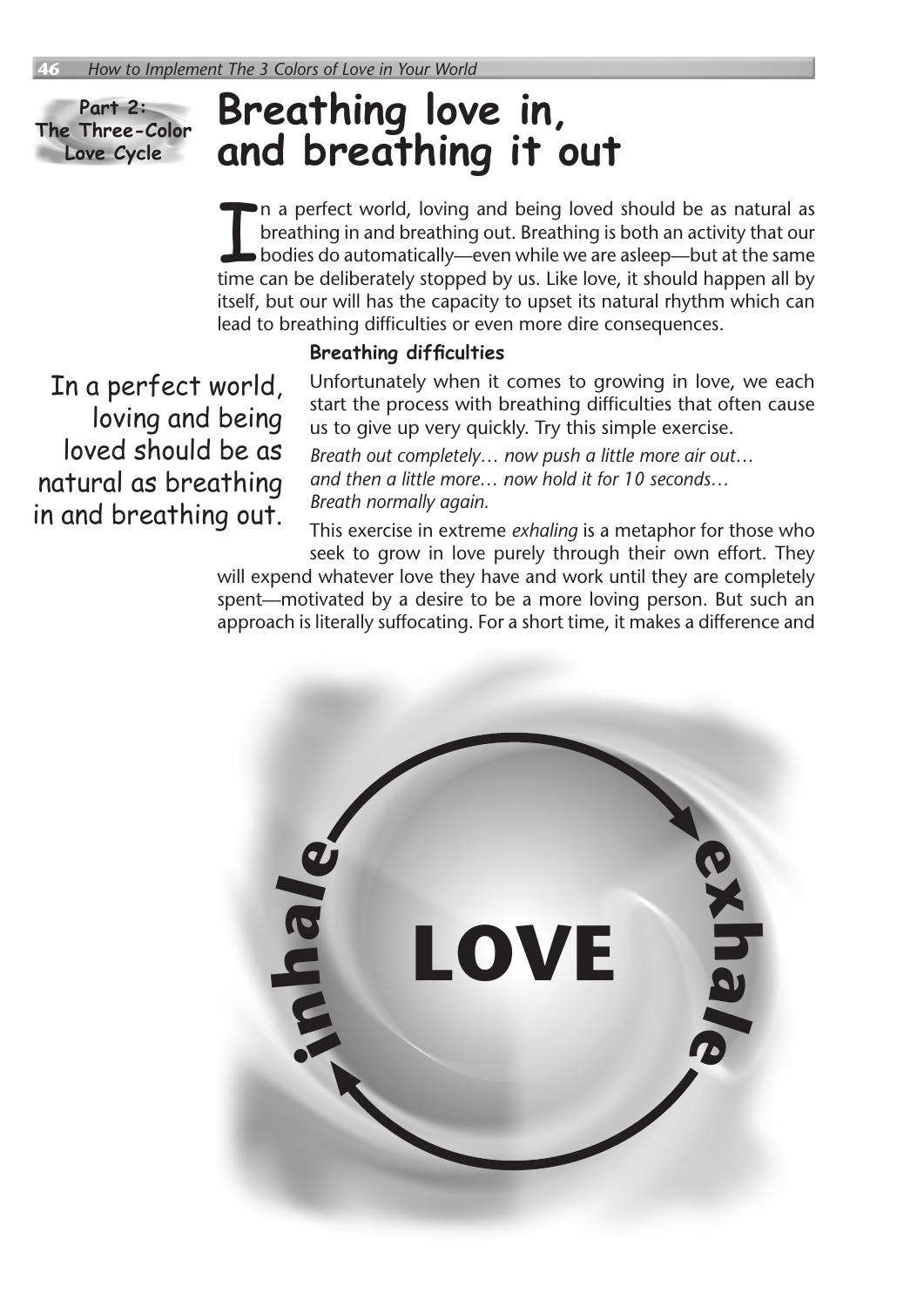perhaps others will even notice it. But ultimately you are forced to give up; exhausted; feeling like a failure; wanting to love more; but depleted.

Now try another exercise.

*Take a deep breath in… breath in a little more… and then a little more… now hold it for 10 seconds… Breath normally again.*

This extreme *inhaling* is a metaphor for those who understand the absolute importance of taking in the love of God and the love of others. After all, you can only give what you have received. However, the discomfort of holding two very full lungs of air is equally suffocating but in the opposite way to extreme exhaling. The air you have taken in contains the oxygen you need, but if you fail to exhale you will soon become delusional as the breath of life becomes stale within you.

### **A more natural cycle**

Of course, the approach of both types of people above is wrong, and yet at the same time, right. We *must* draw in great draughts of love directly from God and from God through others. But we *must also* exhale that love with all our might until it fills every last corner of our world. Only in deliberately trying to breath out the fullness of God's love, can you discover what you do not have to give. And only in taking the time to breath in, can you hope to fill up on that which you lack. Like all of God's creation, love exists in an eternal natural cycle of giving and receiving where finding the natural rhythmical balance leads to life.

### **More than a metaphor**

Love is as essential to experiencing *real* life as breathing is for keeping you alive over the next five minutes. In fact, the metaphor of breathing as a way of understanding both the way to grow in love and why so many relationships in the world are choking, is an almost perfect one.

From the businessman who exhales excessively into his work and then, gasping for breath, inhales pornography or excessive alcohol to give a quick fix to his collapsing lungs. To the tired mother who breathes out every last breath of love over her family and then secretly inhales comfort food to fill the empty void.

On the other side you have the teenager who breathes in all that his or her parents have to offer without any intention or expectation of returning the love. Or you have the consumerist Christian who will jump from church to church breathing in all that is on offer, while never looking for opportunities to serve or be stretched in their faith.

Add to these, thousands of different relational scenarios where love is not inhaled and exhaled naturally and you start to get a very clear picture of our world. The question for now though is, will *you* take the time to learn to breath properly for your own sake and the sake of those you love?



*Visit the web site for more discussion about the breathing metaphor.*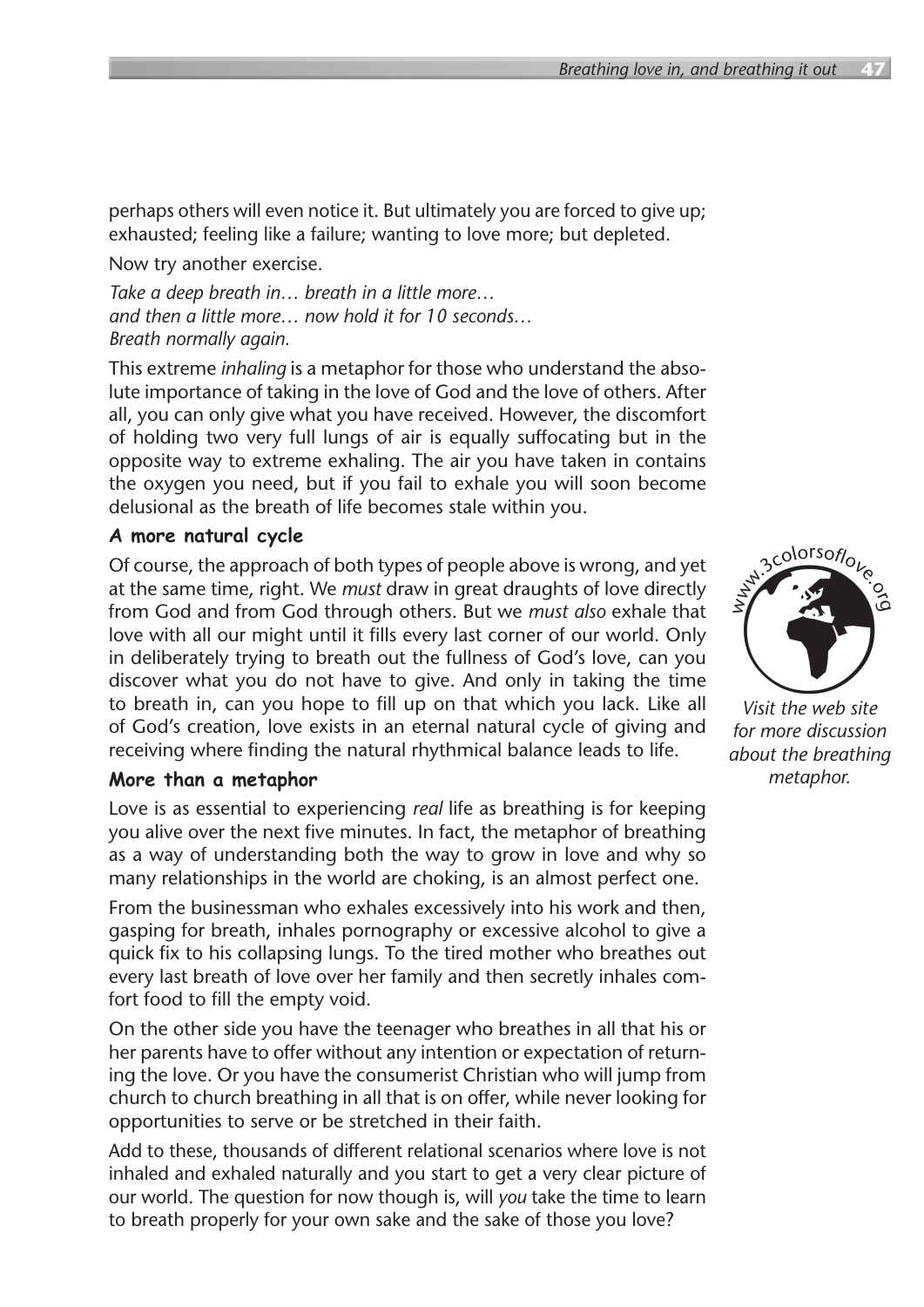**Part 2: The Three-Color Love Cycle**

### **Taking the time to grow in love**

I t is often said that "Growth takes time!" Of course this is true. But everything in this world takes time. A closer look at what some people actually mean by this statement is helpful.

When the extreme 'exhaler' mentioned in the previous section says growth takes time, they simply mean "If I just keep trying hard enough for long enough, I will eventually love like God!" When the extreme 'inhaler' from

Taking time to grow means you must be prepared to take all the time available to you—past, present, and future.

the previous section says growth takes time, they mean "If I just sit at the feet of Jesus for long enough (and continue to absorb the love others give to me) I will eventually radiate God's love." They are both right in saying their approach will take time. Considering they are both missing half of the respiration process, it will take forever! (Though of course they won't survive that long.) However, taking time to grow *does* mean you must be prepared to take all the time available to you—past, present, and future (see diagram auf Seite 49).

### **Those who live in the past**

Saying that a person lives in the past is usually intended as a negative comment. It generally means they are not prepared to seize the moment or that they show a disregard for the future or the next generation. If a person exclusively lives in the past, it is a clear problem that will slow or stunt their growth and the growth of those in their care.

However, embracing the past as a means of learning where your love has been underdeveloped or where your 'love' has harmed more than helped, is essential to growth—as long as those lessons are passed into concrete plans for the future. People who are strong in the past dimension of time tend to be analytical, evaluating love in light of principles like the Fruit of the Spirit. They also tend to have an open-mindedness that allows them to see things from different, sometimes very unusual perspectives.

The Bible graphically depicts the importance of learning from past mistakes. "As a dog returns to its vomit, so a fool repeats his folly" (Proverbs 26:11). Embracing love-lessons from the time that has past would seem to be a very wise (and palatable) thing to do.

### **Those who live in the present**

Spontaneous people who live in the moment are often criticized by others for not thinking about the future implications of their actions, or for not learning from their past mistakes. It is true. If a person exclusively lives in the now, then the best they can hope for is that they might accidentally do the right things or be in the right place at the right time, to accidentally grow in love—hardly the recipe for consistent growth.

On the other hand, you may have great insights about love from past experiences*,* or even make the greatest plans to love in the future, but love can only be *experienced* in the present. If you are able to fully embrace the *present* moment; to just allow the love of God to wash over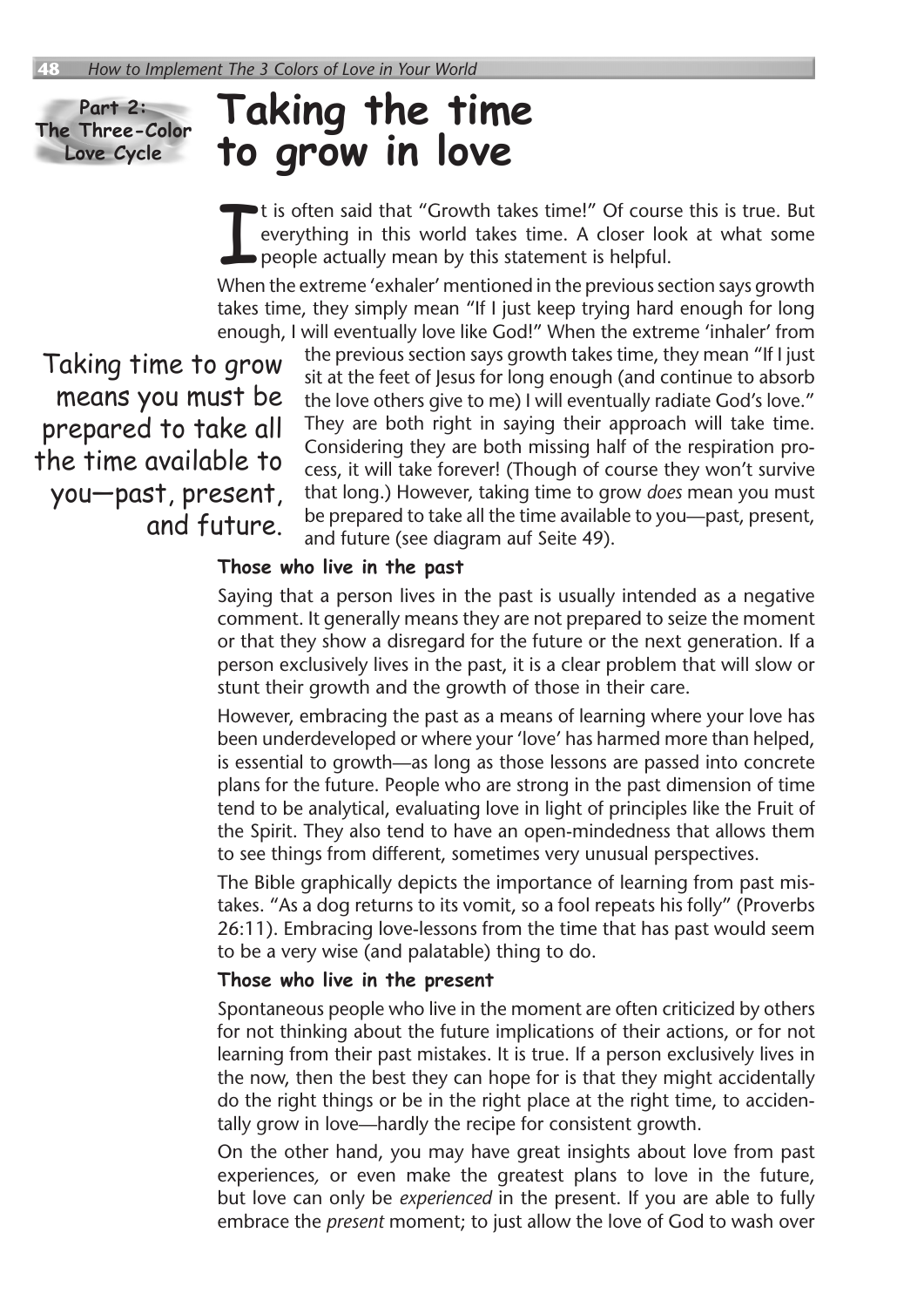you; to permit others to love you as you need to be loved; to feel the pain of another who needs an aspect of love that you are not able to give, and then allow those experiences to become a foundation of your everchanging *past* and the basis for plans of how to love better in the *future*, then you will be well on your way to life and love in all its fullness.

Jesus gave a powerful message about seizing the moment of love when challenged about Mary 'wasting' perfume on his feet. In a few short sentences, he made clear the need to both allow others to express love toward us, and to receive God's perfect love given to us (John 12:1-8).

### **Those who live in the future**

Living in the future can mean that you fear what change might bring about, and therefore rigorously avoid it. Alternatively, you are so focused on the possibilities of what *could* be, that you completely ignore what *is* going on right now. In either case, such people see sticking to the plan regardless of the outcome as *the* way to change the world.

However, for all the inhaling of God's love that we do, he will never violate our freedom and *make* us love others. True love is always a gift freely given. Applying the future dimension of love means making a concrete decision to reflect love to another and ensuring that the form of that love is what they truly need. What is probably clear by now though is that this *future* perspective of love must emerge from lessons learnt in the *past*, which are themselves the result of regularly putting yourself in a place to receive love in the *present*.

Proverbs 14:22 summarizes well what awaits those who actively look to the future, drawing upon the knowledge of God's goodness that accumulates in your past. "Do not those who plot evil go astray? But those who plan what is good find love."

### **Getting your time in order**

Passive people who move through life without any intention to grow in love or make a difference in the world, simply drift from what was the past, into the present, and then onto the future. They don't get smarter, more loving, or experience life in all its fullness. They just get older.

However, people who understand growth as a sign of life and love, intentionally move through time in a different way. They study the *lessons from the past,* which inform *plans for their future,* which soon becomes a *present full of new experiences,* which in turn becomes a more wisely understood *past*… And so it continues in an endless cycle of growth.





*Visit the web site for more discussion about the past, future, and present cycle of growth.*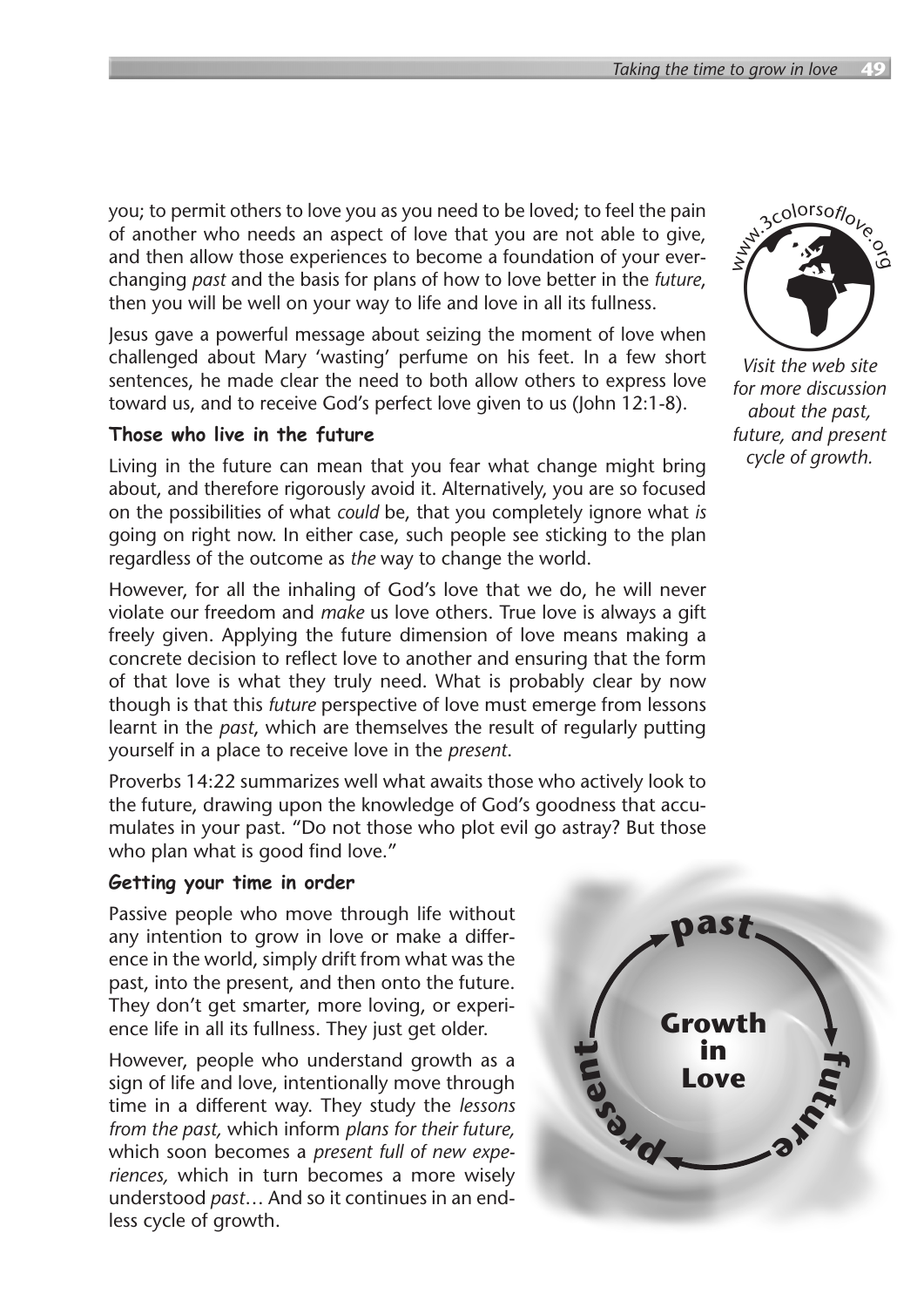#### **Part 2: The Three-Color Love Cycle The six stages of the Love Cycle**



"So how do I find the natural rhythm of breathing in and breathing out while fully embracing the past, present and future of love in my life?"

#### I'm glad you asked!

The six simple stages of the Three-Color Love Cycle represent a continuous pathway to growth that encompasses all of the above. Being cyclical, you can start wherever you like. What's more, if growth in love ever drifts off your daily priority list, you can come back to the cycle at any time. Sounds kind of like the way Jesus is prepared to keep picking us up no matter what happens along life's journey.

Here are the steps in a little more detail.

### **Understand: "**What are the facts?"

(Please refer to the diagram above or the colored version of it on the back cover insert) As you attended the School of Love over the *past* few weeks, you have been *perceiving* what God's love looks like. You have also—on your own and in your meetings—*tested* some of those assertions and even evaluated yourself against those principles with the help of The Fruit of the Spirit Test. While you no doubt understood love to a particular level before, (hopefully) you now better understand your personal reflection of God's love. You should be able to state some hard facts about it.

In light of this, the Understand stage should not be mistaken as a passive *inhaling* of information. It is a *breathing out* of what you believe the facts are right now beyond reasonable doubt. "I'm not sure if I am really that strong in goodness, but I would agree beyond reasonable doubt that my highest fruit is patience and my lowest fruit is self-control!"

While you will have some understanding of your love tendencies now, it is unreasonable to think that you have fully grasped what your lowest fruit is all about (If you had fully grasped it at an experiential level, you'd be doing it already!). But, with every revolution of the Love Cycle that you work through, your understanding will be enhanced. "Now I know in part, then I will know in full" (1 Corinthians 13:12).

### **Plan:** "What is most important now?"

With an *understanding* of both the bright and dim aspects of your reflection of love, you need to look at your future growth by asking the question, "What is most important now?" At a general level, this means focusing some energy on your least developed Fruit of the Spirit. More



*There will be an affinity between your 3 Colors of Love tendency (see the Justice, Truth and Grace table on page 69 of The 3 Colors of Love book) and the stages of the Love Cycle that you are most likely to do well.* 

*For example, classmates who have a green/red 3 Colors of Love tendency could really help you in the Understand stage.*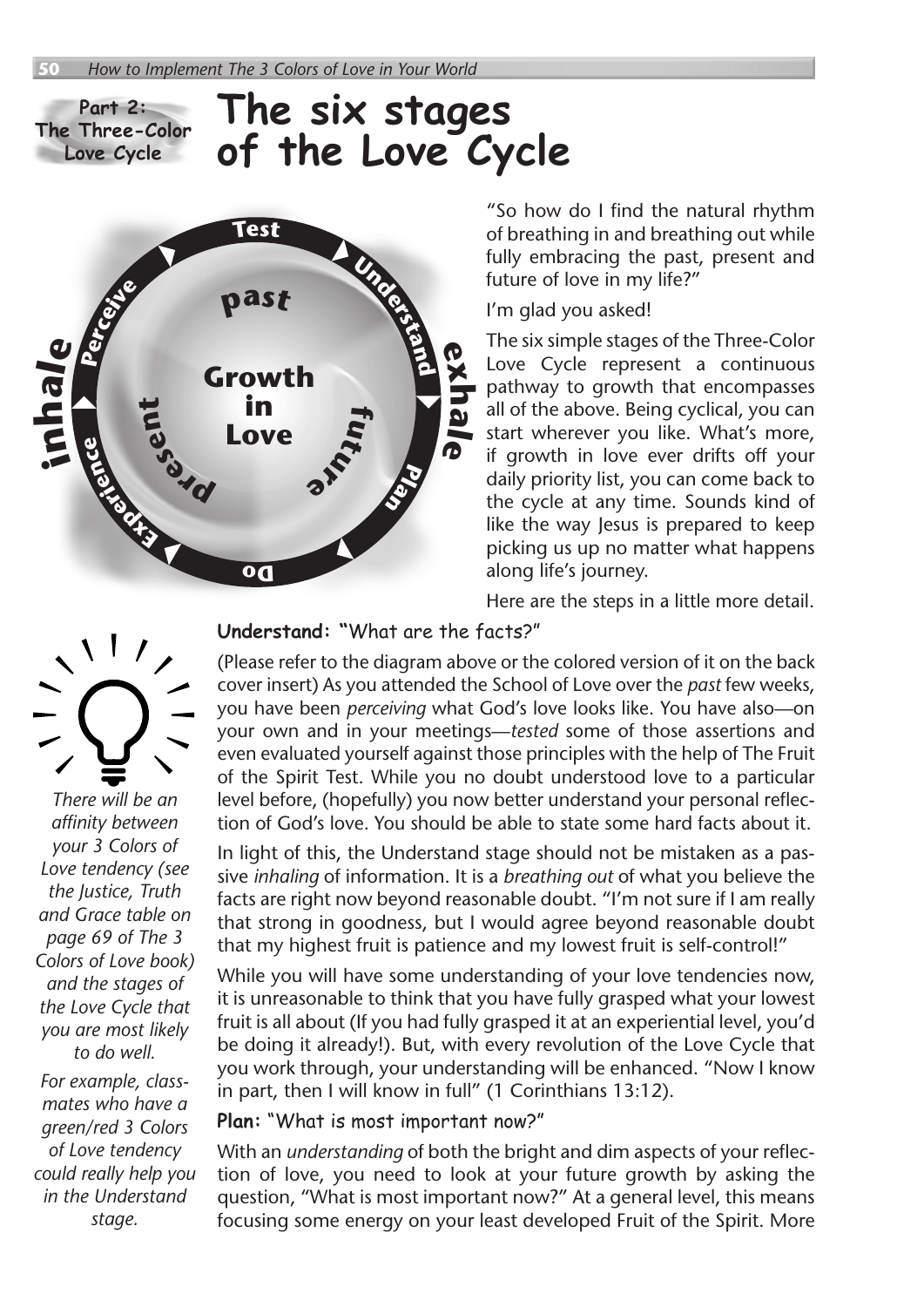specifically, it involves deciding on a simple plan of action for you to begin practicing that which will help you to act differently in your lowest fruit area. The plans that you make are not the end in themselves, just as an aspiring concert pianist does not practice scales so as to one day perform scales to hundreds of people. They are disciplines you engage in to help you grow to the point where—after numerous cycles—your current lowest fruit naturally reflects from you as your spirit has moved over time into perfect harmony with the Spirit of God.

Like the Understand stage, the Plan stage is not passive but an active expression of what you are willing to do. But it is equally an exhaling of other activities that you have deemed to be less important right now.

Again, it is unreasonable to expect you to come up with the perfect plan straight away. So the aim is to start with something simple, that will get you going on a cycle which will bring you back around to an even better plan in the next cycle. A little later on, you will be introduced to some *push-start cycle plan ideas* to help get you started.

Some may wonder at how loving Jesus was in progressively reducing his sphere of ministry over time from the crowds, to the twelve and then to an intense focus on Peter, James and John. It seems he knew that a plan to love the whole world required severe prioritization. Maybe he was right.

**Do:** "Are you following through and inviting God and others to go beyond the plan?"

It is of course possible to have wonderful understanding and even a great plan but still fail to do anything about it. The Do stage really tests our resolve to grow in love—and in cyclical terms—whether we are committed to step out in faith, even if we don't have all the answers yet about our lowest fruit area. Of course, if the previous stages have been worked through carefully, you can enter this stage with reasoned confidence.

You will notice that the Do stage falls exactly between the exhale and inhale side of the cycle. This is not just a graphical coincidence but illustrates a vital point about *doing* in Kingdom community. We must be very sensitive as to when our part of the partnership with God or others is complete or has been exhaled. To over-do things robs you of the life and love that you already have. It also pushes others out of community with you as their contributions and love for you are ignored.

In Matthew 7:9-11, Jesus reminds us that God is not only the Father who gave us life and will one day give us an inheritance; and that he is not just our master who instructs us how to live; but also that he is our Dad who is intimately interested in all of our plans and requests. So in the Do stage, don't forget to invite your Heavenly Dad (and his other children) to bless you with good gifts. And then prepare yourself to inhale the love he wants to breath into your life.

 $\sqrt{1}$ 

*Classmates who have a red 3 Colors of Love tendency could really help you in the Plan stage.*



*Classmates who have a red/blue 3 Colors of Love tendency could really help you in the Do stage.*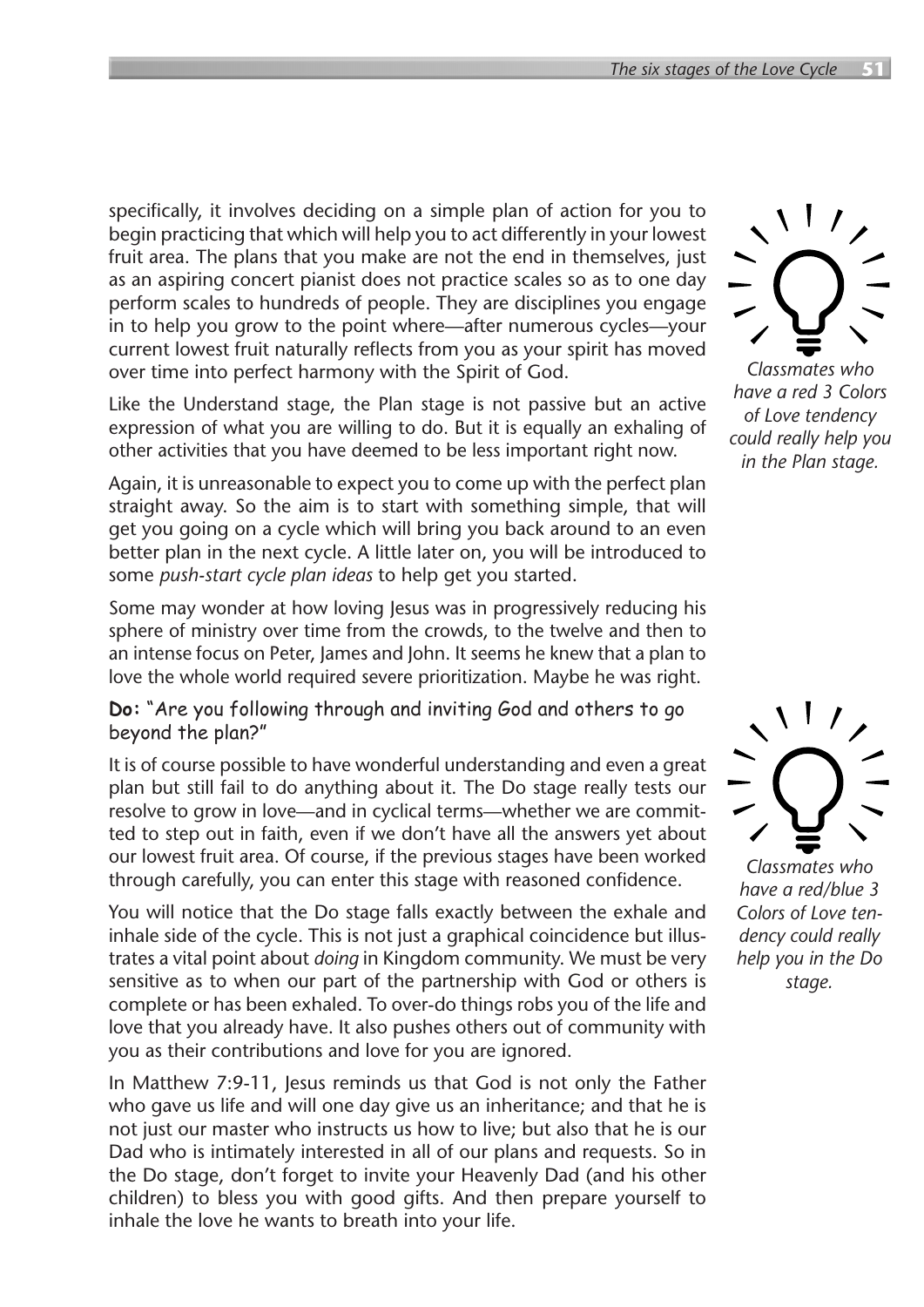

*Classmates who have a blue 3 Colors of Love tendency could really help you in the Experience stage.*



*Classmates who have a blue/green 3 Colors of Love tendency could really help you in the Perceive stage.*

**Experience:** "Have you freed yourself to receive from God and others?"

Having just invited God and others to fill you with their love, there is little sense in not hanging around long enough to receive it. The Experience stage is very much about freeing yourself to inhale love from others; freeing your timetable so that there are moments to just experience; freeing your mind from some of your pre-conceptions about love; freeing yourself from the notion of self-sufficiency. As God (and most others who actually have good gifts for you) will not force themselves upon you, providing time and space in the present moment to receive is your decision.

Of course, just as you are not going to have perfect understanding, the perfect plan, or perfectly do that plan in your first cycles, the experiences you have will not necessarily all be good. You could be teased for acting differently from usual. You might feel quite unnatural about the plan you have just applied. You could also experience just how poorly developed you actually are in your lowest fruit area. But just as with the other stages, each cycle will bring you closer to what it feels like, to love others as they need to be loved, and to be loved in return.

This stage has a strong connection with the 'fullness of life' that Jesus promised his followers (John 10:10). The Greek term for this fullness, *perissos*, literally means something excessive. If you are not regularly overwhelmed by the love of God for you, then paying special attention to this stage within every cycle you repeat, will be life-transforming.

### **Perceive:** "What do you see?"

Depending on how the previous stages of the cycle have gone, your experience of growing in love will resemble anything from a beautiful, nourishing display of fresh fruit, through to a horrific crime scene, or anything in between. Either way, the Perceive stage asks with an intense curiosity, "What do you see?" This is where the inhale side of the cycle moves from taking love (or the absence of it) to heart, to taking it into your head and allowing it to begin transforming your mind (Romans 12:2).

You become a detective in this stage looking for any clue that might indicate where you have clearly made progress in love, or where you are just not getting it. You are not trying to exhale your theories or excuses at this time. Like any good detective you are taking in every detail that could form part of the story. In this way you should not rule out any possibility. Evaluating the clues and making a hypothesis is done in the next stage. For now, you must open your eyes to the lessons of the immediate past, regardless of whether they are pleasant or deeply disturbing. Your openness will make the Perceive stage the point at which powerful revelations can take place and many creative ideas are given birth to.

When Jesus said to the disciples just before his death that it was better for them that he was going, they surely would have been intrigued to hear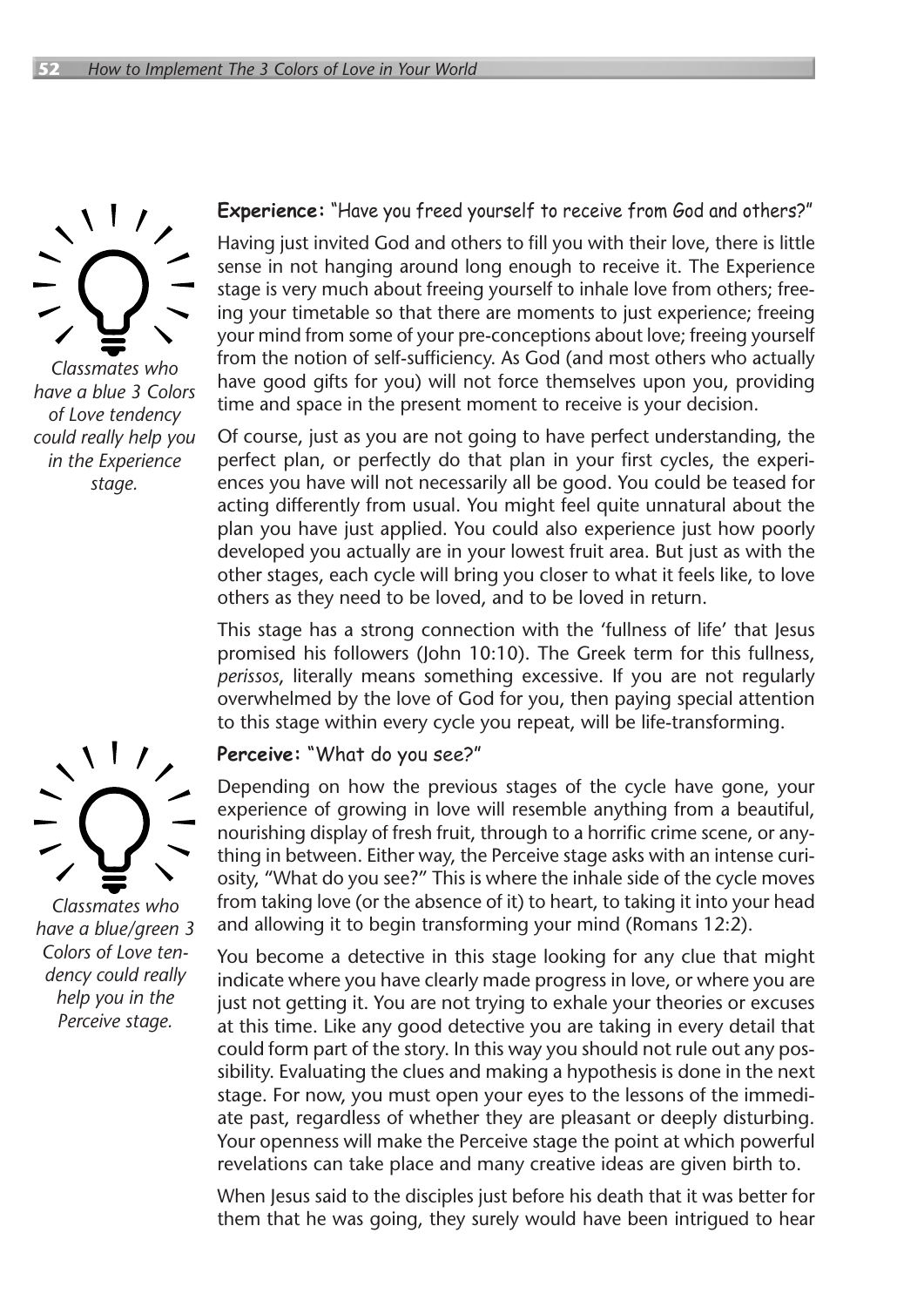his reasoning (John 16:7-8). His response about sending the Holy Spirit to convict the world of its sin makes a strong statement. It seems he understood that alongside all of his perfect plans and actions on earth, there is an incredible power in a perceptive heart prepared to listen to the voice of God speaking in the back of their mind. What is the Spirit saying to you?

### **Test:** "Are you seeing clearly?"

The Test stage is located in the very center of the *past* dimension of the cycle (review diagram on page 50 of this workbook). At this point you look back in time to soberly assess your growth process so far. Necessarily, testing requires the use of a benchmark that sits outside of your own perceptions, experiences, actions, plans, and understanding. This is why you can really only work through this stage effectively with at least one other person who is prepared to ask you the tough questions.

In this stage you both breath in a little and breath out a little as you are asked questions and give answers in what you could call a mini cycle of its own. The initiative must come from you though to let whoever you are meeting with know that it is important to you to see your love (or lack of love) clearly, and that you are prepared to have your perceptions proven wrong. While you begin by testing your perceptions, they of course are dependant on all the stages that have gone before them. If you have been making great progress in love then the test time will probably be quite short. However if the clues you have gathered resemble more a crime scene than a celebration, it will be necessary for your friend to test you back through the previous stages to see where the wheels of your cycle probably fell off.

The Test stage is often seen as a waste of time or unspiritual by those who *just want to get things done* (a red tendency) or want to *allow the Holy Spirit to have free reign* (a blue tendency). So it is very significant that a reason sighted by one of Jesus' greatest disciples for the need to *test all and hold onto the good,* is so that we *do not put out the Spirit's fire* (1 Thessalonians 5:19-21).

### **Spiralling upward and outward toward the fullness of God's love**

Repeating your lowest fruit cycle in partnership with God and some other friends will—over time deepen your *understanding* of it; help you to *plan* it more deliberately into your life; *do* your part more effectively; experience the light that it brings; see the effects of it more clearly; and teach you how to better test the quality of that fruit.

Of course the greatest gift of this upward spiral of love is that you will ultimately love God with all of your heart, and with your soul and with your mind, and know him as never before.



*Classmates who have a green 3 Colors of Love tendency could really help you in the Test stage.*

\ | /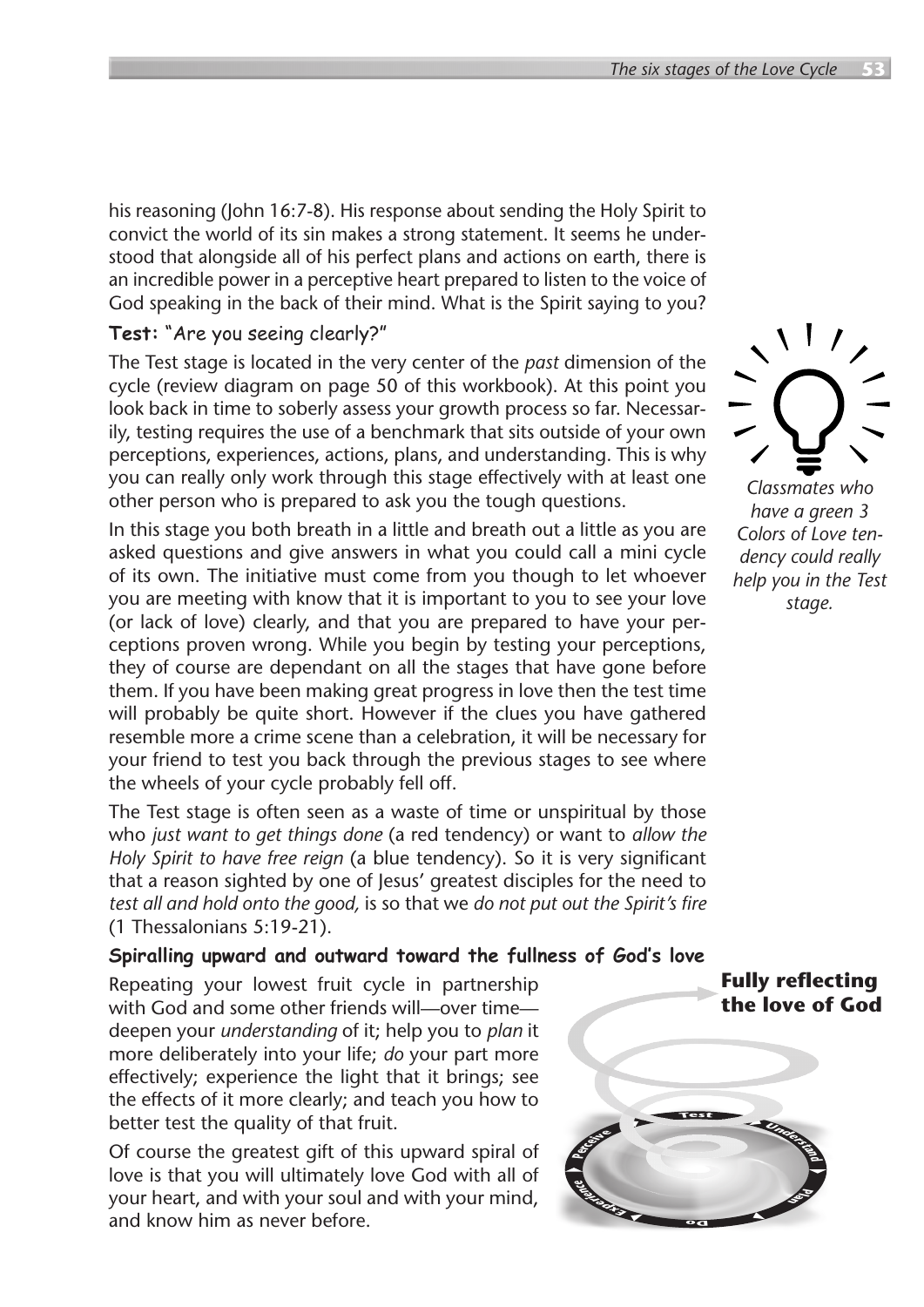# **Your Love Cycle partnership**

If the School of Love, a substantial commitment of your time has<br>revolved around understanding the teaching within *The 3 Colors*<br>of *Love*. In leaving the School of Love on the 3 Color Love Cycle,<br>the teaching of *The 3 C* n the School of Love, a substantial commitment of your time has revolved around understanding the teaching within *The 3 Colors of Love*. In leaving the School of Love on the 3 Color Love Cycle, your life. In beginning to apply the Cycle as described over the previous pages, you will be infusing the ordinary and extraordinary events of your life with the aspects of love in which you most need to grow.

However, just as you cannot love completely on your own, you also cannot grow in love on your own. You need a growth partner. Now Jesus has made known in many and various ways his desire to help you experience the fullness of love, not the least of which is His promise to be with you to the very end of the age, as you seek to reflect the fullness of God's love to all nations (Matthew 28:19-20).

But Jesus also makes it very clear that we will be known as His disciples by our love for one another (John 13:34-35). And an essential act of love is in helping another learn to love. So who will help you to grow in love?

### **A partnership of mutual mentoring**

Continuing the 3 Colors of Love journey with the help of the Love Cycle will be easiest in a mutual mentoring relationship. In contrast to a regular mentoring relationship where one person tends to be the student and one the teacher, a mutual mentoring partnership takes place when two people submit their areas for growth to each other. Your partnership could consist of more than two people, but in the interest of open sharing and keeping your meetings relevant, you will usually not have more than four people.

Apart from finding a partner who is willing to have you hold *them* accountable for growth, you need someone who is willing to…

- ask you the hard questions that will help correct your inhaling or exhaling imbalances,
- hold you accountable for embracing the past, present and future of your love,
- and test whether you are seeing yourself as God sees you.

Ideally, they should also be someone who will…

- celebrate with you when you make progress in love,
- and show grace to you when you fail to make progress.

In addition, they will be a person who…

- is faithful in meeting with you and sees your growth as a priority,
- and will help you in practical ways week after week.

Of course, while this job description represents Justice, Truth and Grace, it could probably only be filled by Jesus himself! So, when looking for a cycle partner, simply try to find someone who embodies as many of these points as possible.



**Part 2: The Three-Color Love Cycle**

*Visit the web site for the possibility of cycling with a person from another part of the world.*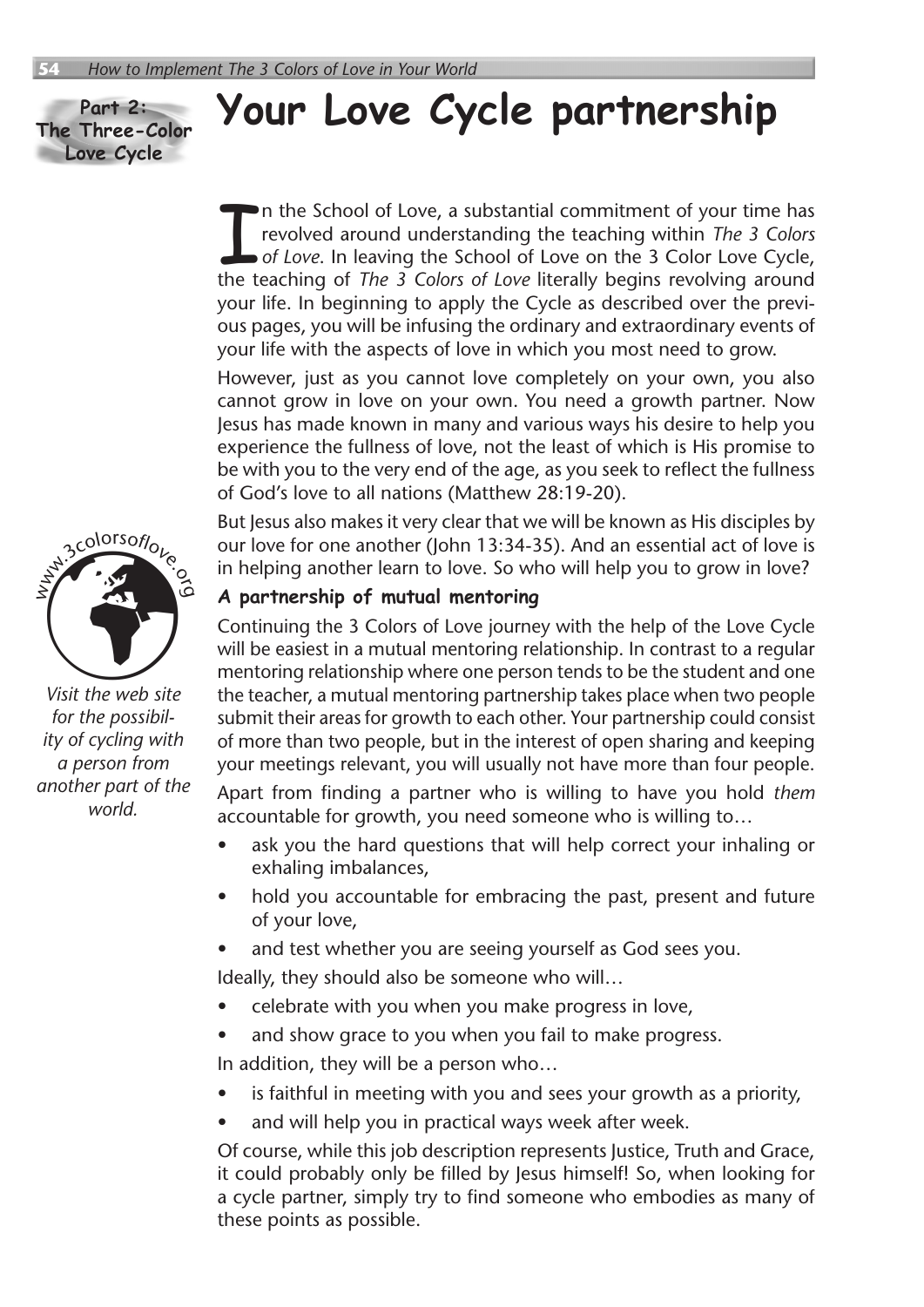### **How and where to meet**

It may be that you went through the School of Love with a group that will continue to meet together and that you will now simply include the Love Cycle as a small ongoing part of your regular meetings. If so, great! Once you get used to the Cycle meeting format and test questions (more on this later), you will find that you can test each person on their progress and move them through to a revised plan very quickly at the beginning of your meeting, and then just move onto your other agenda items.

On the other hand, your group may not be continuing to meet together or they may not be including the Love Cycle in regular meetings. Fortunately, you can either include a brief cycle meeting in another meeting you may already have with your cycle partner, or simply make a time at a convenient location where you can relax and grow together.

### **For how long?!**

One of the difficulties in getting people to commit to a process is that there is often no time limit placed on it. In asking "Will you be my Love Cycle partner?" you might as well be saying "For the rest of your life, will you commit to walking with me in a growth process that neither of us fully understand yet?" Doesn't sound very appealing does it?

Every partnership will have a commitment threshold. There will be an amount of time or energy that you will not commit to. There will be an amount that you will commit to but only in a half-hearted way. Then there will be a time and energy commitment that you are both prepared to give your all to. This is the only level to which you should commit. No matter how low it is as a starting point.

### **A Love (more) Letter**

There is something significant in finding a simple way to document a commitment. It brings clarity, accountability and boundaries. Later on, you will be encouraged to write a *Love (more) Letter* as a concrete sign of your intent to grow in love and to submit to each others help.

### **Push-start cycle plan ideas**

With your cycle partnership established, your primary task is to begin working through your first Love Cycle. You may be able to come up with your own unique first plan based upon your lowest fruit and what it currently looks like in your life. If not, there are a number of push-start cycle plan ideas on page 58-61 of this workbook to help get you started.

### **Love Cycle questions**

In a practical sense, what you are requesting of your cycle partner is to ask you various test questions each time you meet that will help you to see your progress more clearly. An assortment of these questions can be found on pages 65-66. They are organized to help your cycle partner move first to the questions that are likely to be most helpful for you.



*If you or your prospective Love Cycle partner have any hesitations about the length of time you should commit to each other, then reduce the time until you can both say, "Why wouldn't we give it a go?"*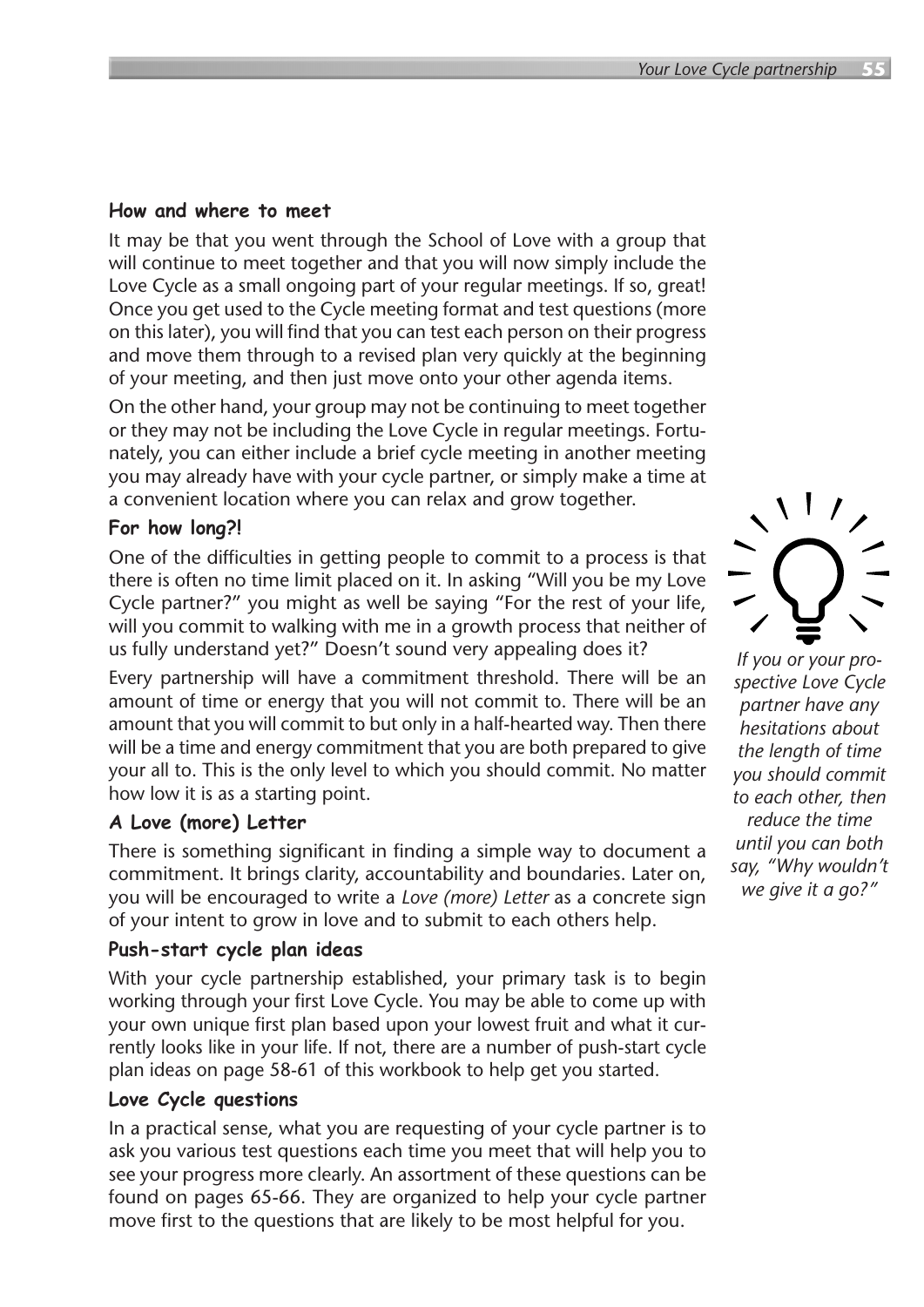# **A Love (more) Letter**

s you get ready to leave your formal time in the School of Love,<br>you are encouraged to write a *Love (more) Letter* to a friend with<br>whom you have discussed being in a Love Cycle partnership. It<br>is a time limited growth co you are encouraged to write a *Love (more) Letter* to a friend with whom you have discussed being in a Love Cycle partnership. It is a time-limited growth covenant between friends who are committed to helping each other more fully reflect God's love.

You may of course be quite creative and wish to produce your own personalized *Love (more) Letter*. If so, great and please just take ideas from the template on the next page. Otherwise work through the steps below either on your own or together with your prospective cycle partner.

### **Step 1: Choosing your growth partner**

If you haven't already done so, prayerfully spend some time perceiving who might be a good Love Cycle partner for you. Discuss the possible partnership with them to ensure that they would be comfortable submitting their growth areas to you for assistance and to determine the length of time to which you will initially commit. When you are in agreement, write their name after 'Dear' at the top of the template.

### **Step 2: Confessing your strengths and weaknesses**

In the space to the right of the word 'My' write your highest Fruit of the Spirit (eg. patience). Then, in the center of the cycle template, write your lowest Fruit of the Spirit (eg. self-control).

### **Step 3: Stating how often and for how long you will meet**

After the phrase 'What I ask of you is to meet with me' write the frequency of meetings you have agreed upon (eg. every Monday morning, every second Thursday night, after worship, etc.). Then write the duration that you are committing to (eg. 4 weeks, 2 months, 6 months, etc.) next to the word 'for'.

### **Step 4: Copy, sign and deliver**

Make a copy of your letter so that you and your cycle partner each have one. Then sign each one on the lower left line. Deliver the letter to them and ask them to sign each copy so that you can each have the reminder to hang on your office wall, refrigerator, or some other prominent place in your day-to-day world.

### **Step 5: Decide on your frst meeting time and place**

In consultation with your Love Cycle partner, decide upon a mutually convenient time and place to meet for your first meeting.

### **Step 6: Start doing your frst cycle plan**

Prior to your first Love Cycle meeting it will be important that you have completed a plan, do and experience stage as your first attempt to move forward in your lowest fruit. If you do not have your own unique plan in mind, then please make use of the push-start cycle plan ideas on pages 58-61 of *How to Implement The 3 Colors of Love*.



**Part 2: The Three-Color Love Cycle**

*Visit the web site for a color version of the "Love (more) Letter" template.*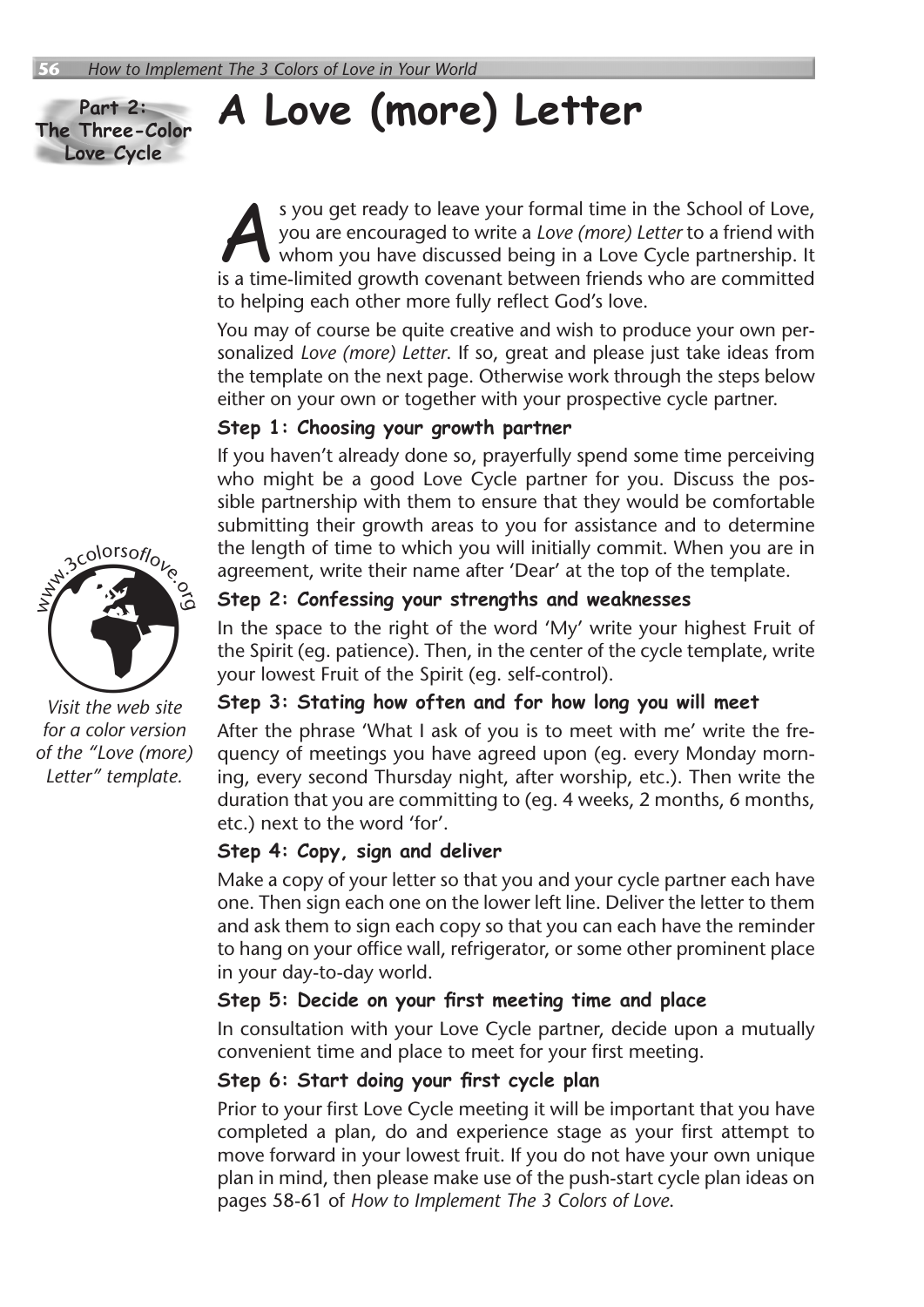#### \_\_\_\_\_\_\_\_\_\_\_\_\_\_\_\_\_\_\_\_\_\_\_\_\_\_\_\_\_\_\_\_\_\_\_\_\_\_\_ Dear

My desire is to grow in love . I want to embrace and reflect God's love more and I'm asking you to walk with me on this journey.

My allows others to see Jesus in me.

However, I am aware that my lack of love prevents people from seeing Jesus clearly. Therefore, I am committing to grow in

\_\_\_\_\_\_\_\_\_\_\_\_\_\_\_\_\_\_\_\_\_\_\_\_\_\_\_\_\_\_\_\_\_\_\_\_\_\_\_

I am beginning to see that growing in this area is one of the most practical and powerful ways for me to love God with all my heart, soul, mind and strength and to love my neighbors as myself.

What I ask of you is to meet with me

for the contract of the contract of the contract of the contract of the contract of the contract of the contract of the contract of the contract of the contract of the contract of the contract of the contract of the contra

and with the help of the Three-Color Love Cycle, to test me as to whether I am...

- understanding where I need to grow more in love
- planning well to grow in it
- following through with my part of the growth process
- willingly receiving all that God and others wish to give me
- and seeing myself with sober judgement.

I have some questions that you can ask me and would welcome other questions that you feel might be helpful along the way. At the end of that time, I commit to and ask you to review our growth partnership with me to determine if we will continue with the same process for longer. You are completely free to finish up at that time.

I want to create within my life, a place where the Fruit of God's Spirit can grow and become an attractive, sweet-smelling and nourishing gift to those around me who need to be loved. Will you help this to become a reality in my life?

\_\_\_\_\_\_\_\_\_\_\_\_\_\_\_\_\_\_\_\_\_\_\_\_\_\_\_\_\_\_\_\_\_\_ \_\_\_\_\_\_\_\_\_\_\_\_\_\_\_\_\_\_\_\_\_\_\_\_\_\_\_\_\_\_



\_\_\_\_\_\_\_\_\_\_\_\_\_\_\_\_\_\_\_\_\_\_\_\_\_\_\_\_\_\_\_\_\_\_\_\_\_\_\_

\_\_\_\_\_\_\_\_\_\_\_\_\_\_\_\_\_\_\_\_\_\_\_\_\_\_\_\_\_\_\_\_\_\_\_\_\_\_\_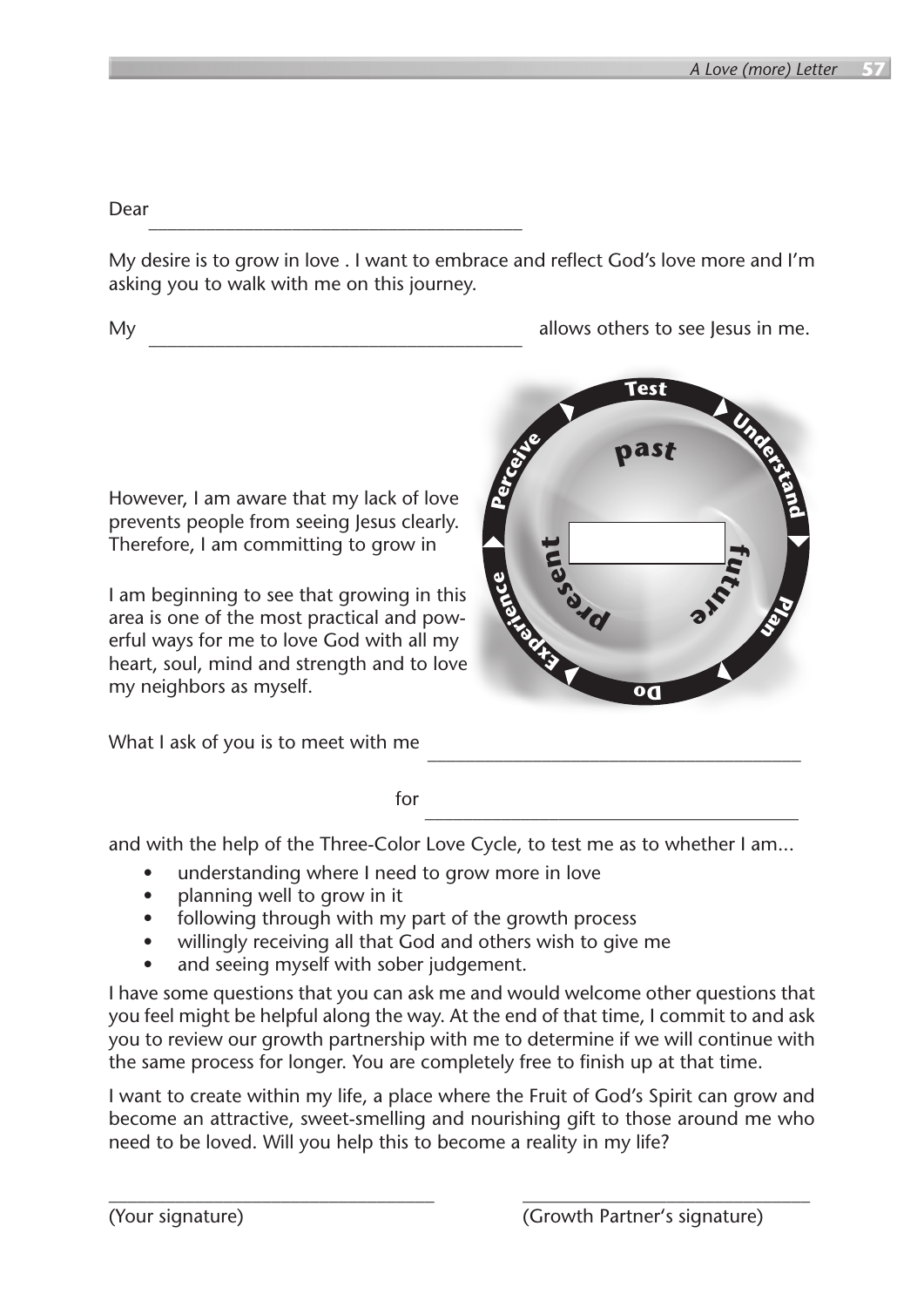**Part 2: The Three-Color Love Cycle**

### **Push-start T<sup>e</sup>st cycle plan ideas**



Syclical growth is the most natural<br>way to grow anything. However,<br>like riding a bike, you may require way to grow anything. However, like riding a bike, you may require a 'push-start' to help you get going and gain some momentum for growth in love. The following lists contain simple ideas that you can insert into the plan stage of your personal Three-Color Love Cycle to get you started and then simply move through the other stages from there.

Once you are up and going, you might modify that push-start idea each time you come to the Plan stage. Or, if your understanding has grown, you might move to a completely different plan that better suits your current growth needs.

If at any stage you lose momentum for growth or retest your Fruit of the Spirit and discover a new minimum fruit, then return to these push-start suggestions to help get you going in a slightly different direction. Of course, if you can come up with your own unique simple plan steps to address your minimum Fruit of the Spirit areas, all the better!

Keep in mind at all times that doing any of these plan ideas is not the goal, but simply an exercise to strengthen your underdeveloped love muscles. The real result you are seeking is to become the kind of person from whom the Fruit of the Spirit radiates all by itself without you even thinking about it. Eventually, reflecting the love of God more brightly in your current lowest fruit area will be like riding a bike. It will feel natural and take your life and those around you to places you've never imagined.

# **Patience**

### **1. "Jesus gives them time"**

When somebody makes a mistake that gets you a little angry, say over 5 times in your mind or out loud if possible, "Jesus gives time to people like this." Emphasise a different word each time.

### **2. "Count out the thymos" (anger)**

When getting angry with someone or about a situation, pause and count to ten (or much higher if you're really angry!) with your arms relaxed by your side. This is to give yourself time to gain increased perspective on the situation.

### **3. "Give it two more minutes"**

When you are frustrated and at the point of giving up on a current challenge that you face, apply yourself to it for two more minutes even if it is still not fully resolved in that time.



*For other push-start plan options you may wish to revisit some of the exercises in The 3 Colors of Love book. Patience pages 71, 87, 107 Joy pages 72, 85, 112 Peace pages 73, 91, 103*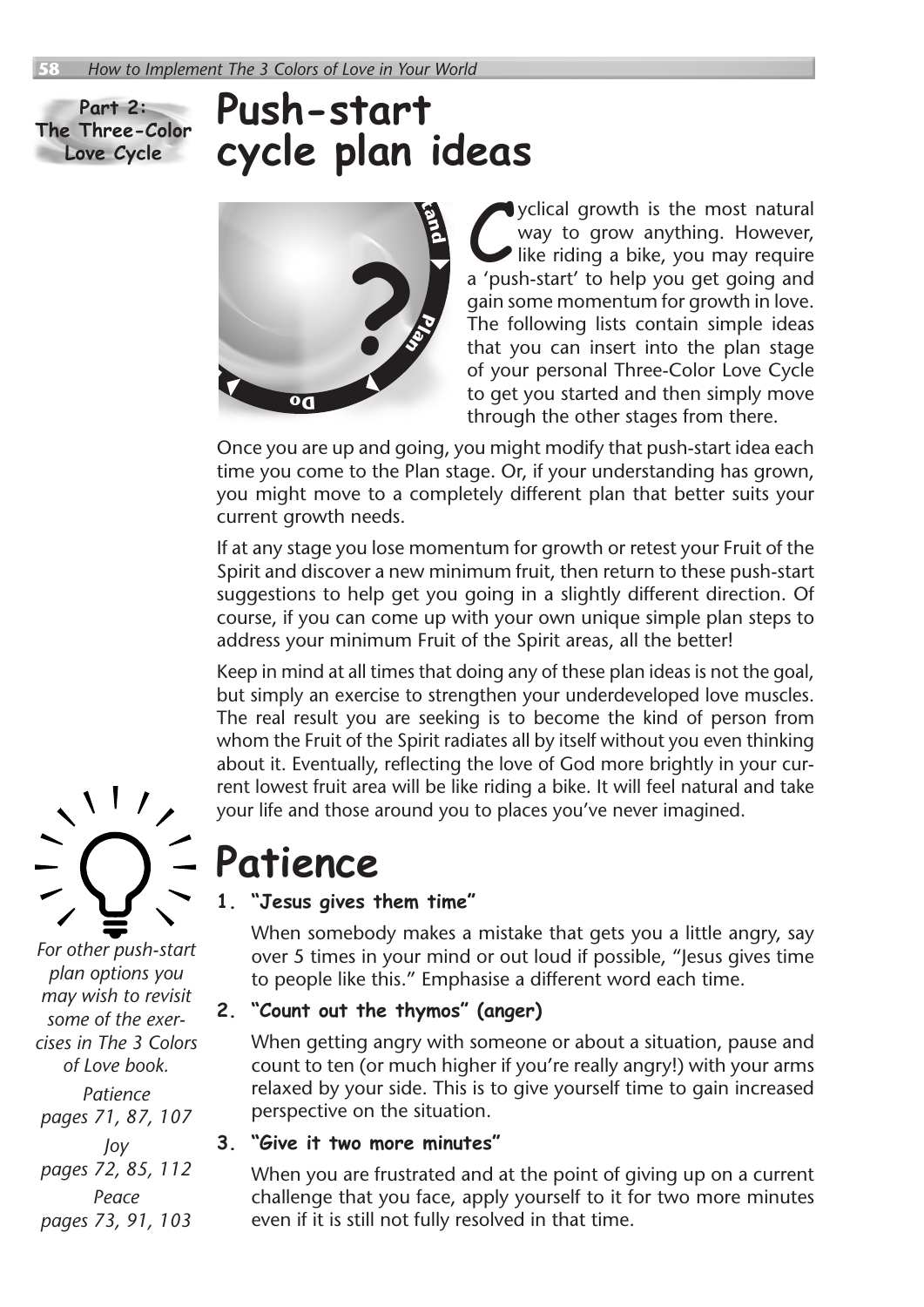### **4. "Take the long line"**

Whenever you need to line up (eg. in traffic, at the shopping center, etc.) deliberately join the longest line. While waiting in that line, focus on the people around you and your environment at that moment and ask God about his bigger picture in life for you or those around you.

# **Joy**

### **1. "Rise and give me 10"**

When feeling that a circumstance seems a little hopeless, pause and think of ten things you can be thankful to God for from the last 24 hours. Raise a finger as each thought comes to mind.

### **2. "Take along some joy"**

Before every meeting you have with other people, take time to think of a point of celebration that relates to the group or an individual within it. Present that to the group at an appropriate time during your meeting and encourage others to celebrate it with you.

### **3. "Things could be worse"**

When alone or in a group you experience a setback, say out loud "things could be worse!" and then list three ways in which the current situation could be worse (but of course do everything you can to improve the current situation from then on).

### **4. "Jesus loves me this I know"**

When you feel a little down about life or feel that you are going nowhere, stop and speak the words "Jesus loves me this I know." Repeat it several times with short pauses and ask yourself what that truth means for your past, present, and future.

### **Peace**

**1. "Reconnecting eyes, hands or words"**

When finding yourself near a person with whom you have even the slightest relational tension, deliberately make eye contact and shake hands or greet them. Ask how they are going generally or with a specific project you know they are involved with.

### **2. "Tell me one thing you respect"**

When coming across two or more people who have tension between them, deliberately ask each one of them (when they are alone) to tell you one thing they respect about the other person. Encourage them to find a way to communicate that to the other person.



*Visit the web site for more push-start ideas for giving momentum to your Three-Color Love Cycle.*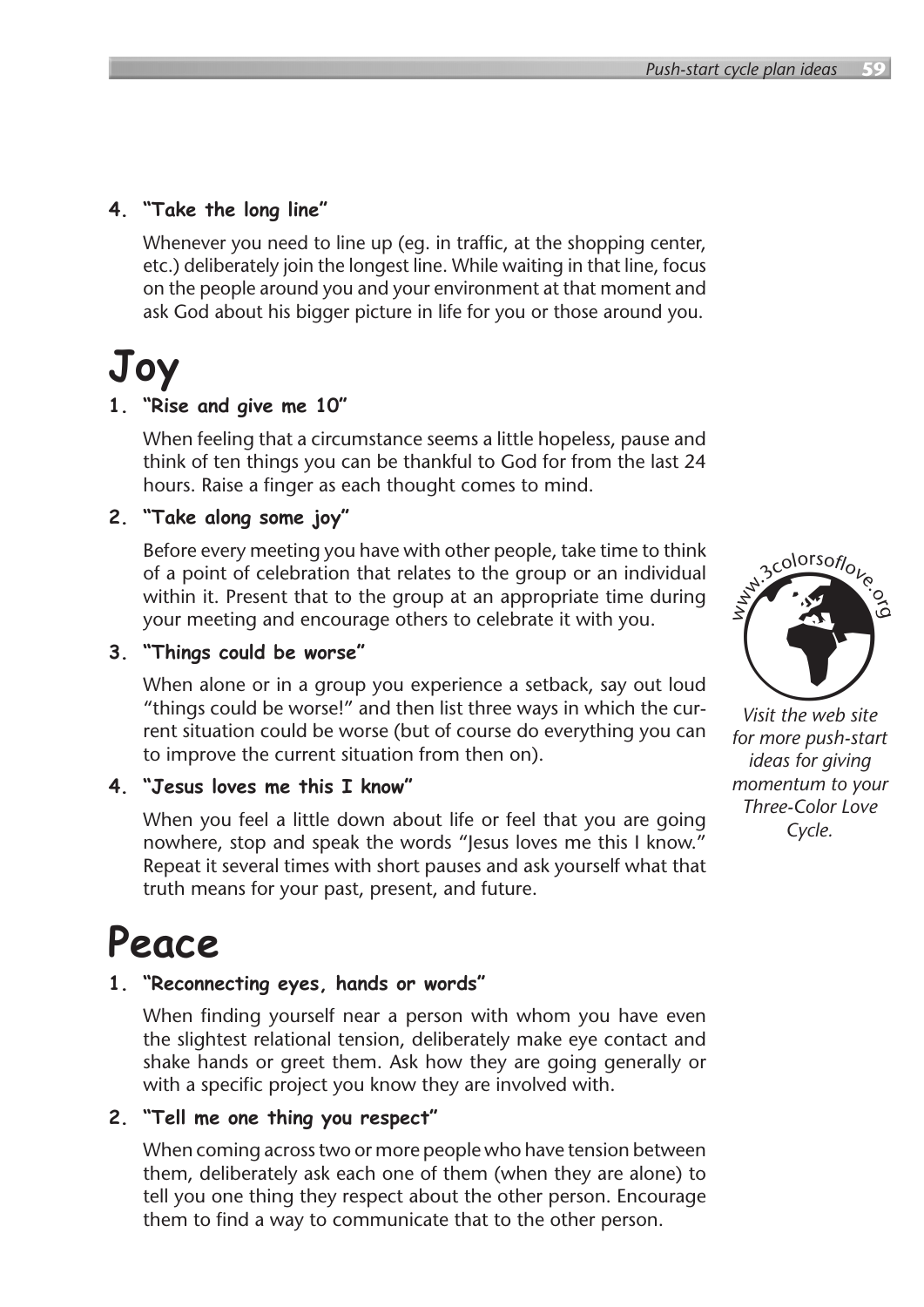### **3. "What are the facts?"**

In emotional situations, stop and ask yourself and those involved what the facts are and what is just speculation. Encourage everyone to only act upon the clear facts at that point until more facts become clear.

### **4. "Please forgive me"**

As soon as you become aware of having upset or wronged God or another person, immediately let them know that you are sorry and ask for forgiveness without trying to justify your actions in any way.

# **Faithfulness**

### **1. "Don't knock them down"**

When you are in a group of people that begin to attack another person's character, either leave the conversation, highlight something positive about that person, or change the subject.

### **2. "Repeat it in your mind"**

Each time you are verbally asked to do something, repeat it five times in your mind to help you remember it (and then make sure you do it!).

### **3. "Finish off"**

Each day finish one small project that you started some time ago or have been putting off. Then ask others to celebrate that achievement with you.

### **4. "The latest will be frst"**

Be the first to arrive or at least 10 minutes early for each appointment you have. If it helps, change your watch forward by 10 minutes and then use that as your only time reference point.

### **Goodness**

### **1. "It's just not good enough"**

At the end of each day choose one circumstance or relationship that doesn't represent life in all its fullness and note in your mind three things that should be different about it from God's perspective.

**2. "Illuminating a blind spot"**

Be courageous enough to humbly point out to a close friend something that is not right in their life.

### **3. "Balancing the relational scales"**

Take quality time out to spend with a person who tends to be looked down upon in your world. Affirm and encourage them.

### **4. "One for me, one for you"**

Each day, spend time reflecting on a luxury that you or your family have enjoyed. Place one dollar in a jar while thinking about the kind

 $\sqrt{11}$ 

*For other push-start plan options you may wish to revisit some of the exercises in The 3 Colors of Love book. Faithfulness pages 74, 94 Goodness pages 75, 115 Kindness pages 76, 82, 110 Self-control page 77*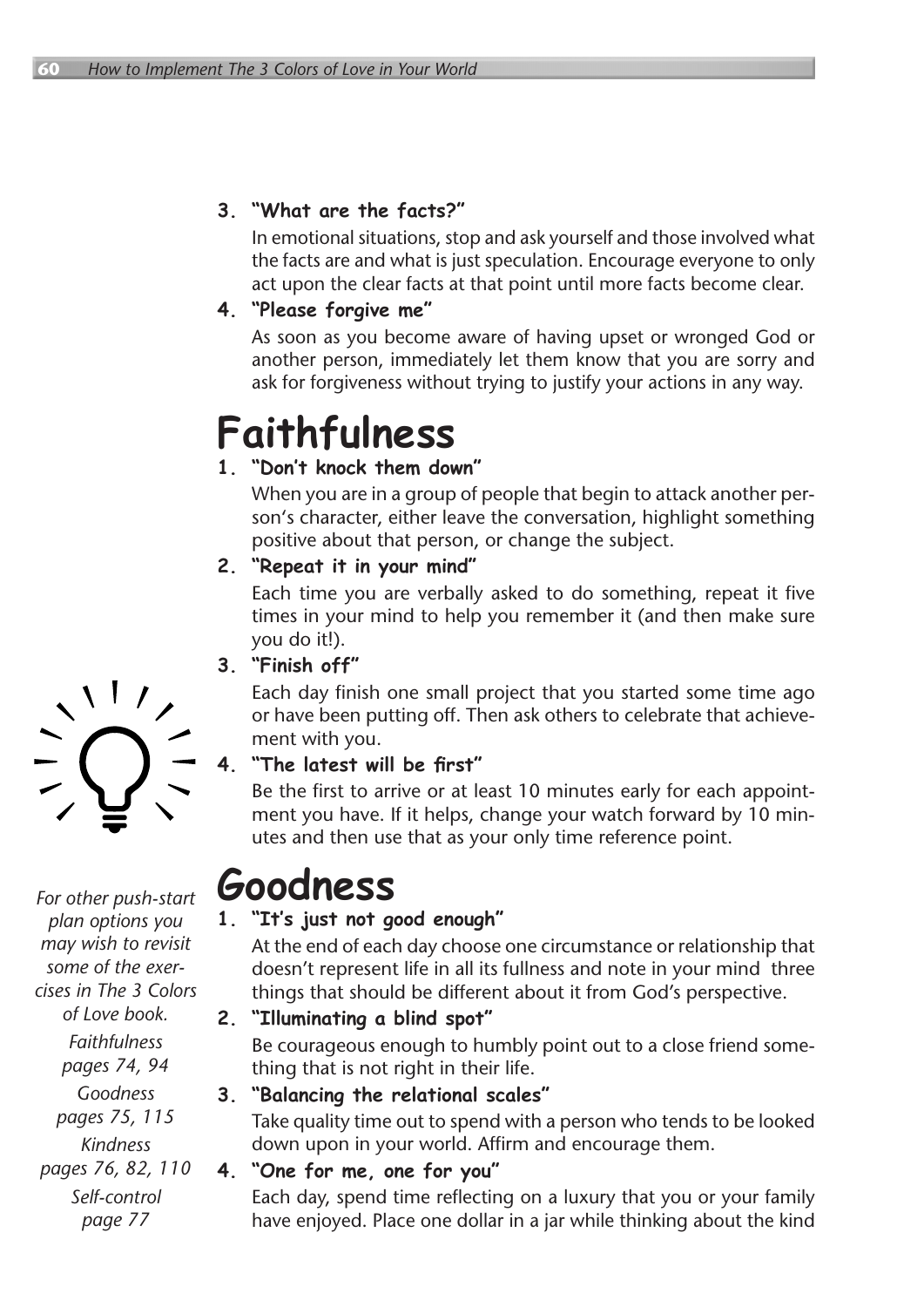of people who cannot enjoy that luxury. After one month, or at the end of your current love cycle partnership, give the money to a representative of the kind of people who came to your mind most often.

# **Kindness**

### **1. "Remember the name"**

When meeting new people, use their name immediately while speaking to them and when saying goodbye to them; think of a clever way to remember their name for the next time you see them.

### **2. "Two for one"**

Each time you go to say something critical about another person, start with a heartfelt positive affirmation about them, followed by the criticism (if it is still appropriate), and finish with another different affirmation. Take all the time you need to prepare them.

### **3. "Thinking of you"**

Each day write a note, send a message, or call one person on the phone to express your appreciation of them or something they have done. (Don't just say it as they walk past. Go out of your way a little.)

### **4. "Taking care of the little things"**

Throughout the day look for one small need that another person has that you could easily assist with. Set about taking care of it as inconspicuously as possible.

# **Self-control**

### **1. "Downsize me"**

At your main meal of the day, use the smallest plate and the smallest cutlery available and politely say no to any second helpings and snacks before or after.

**2. "What is most important today?"**

Everyday update a to do list indicating your priorities as 1. very important, 2. important later, and 3. important much later.

### **3. "I'll get back to you"**

When asked to do anything (unless it is life threatening) regularly say, "I'll get back to you with an answer" to give yourself more time to think about whether it is the most important thing to which you should be committing.

### **4. "A focused moment with Jesus"**

Before a regular task (eg. making a telephone call, starting the car, eating, returning from the bathroom, etc.), be still for a moment, close your eyes and focus exclusively on an image of Jesus and yourself together somewhere. Make yourself a sign to help you remember.



*Visit the web site for more push-start ideas for giving momentum to your Three-Color Love Cycle.*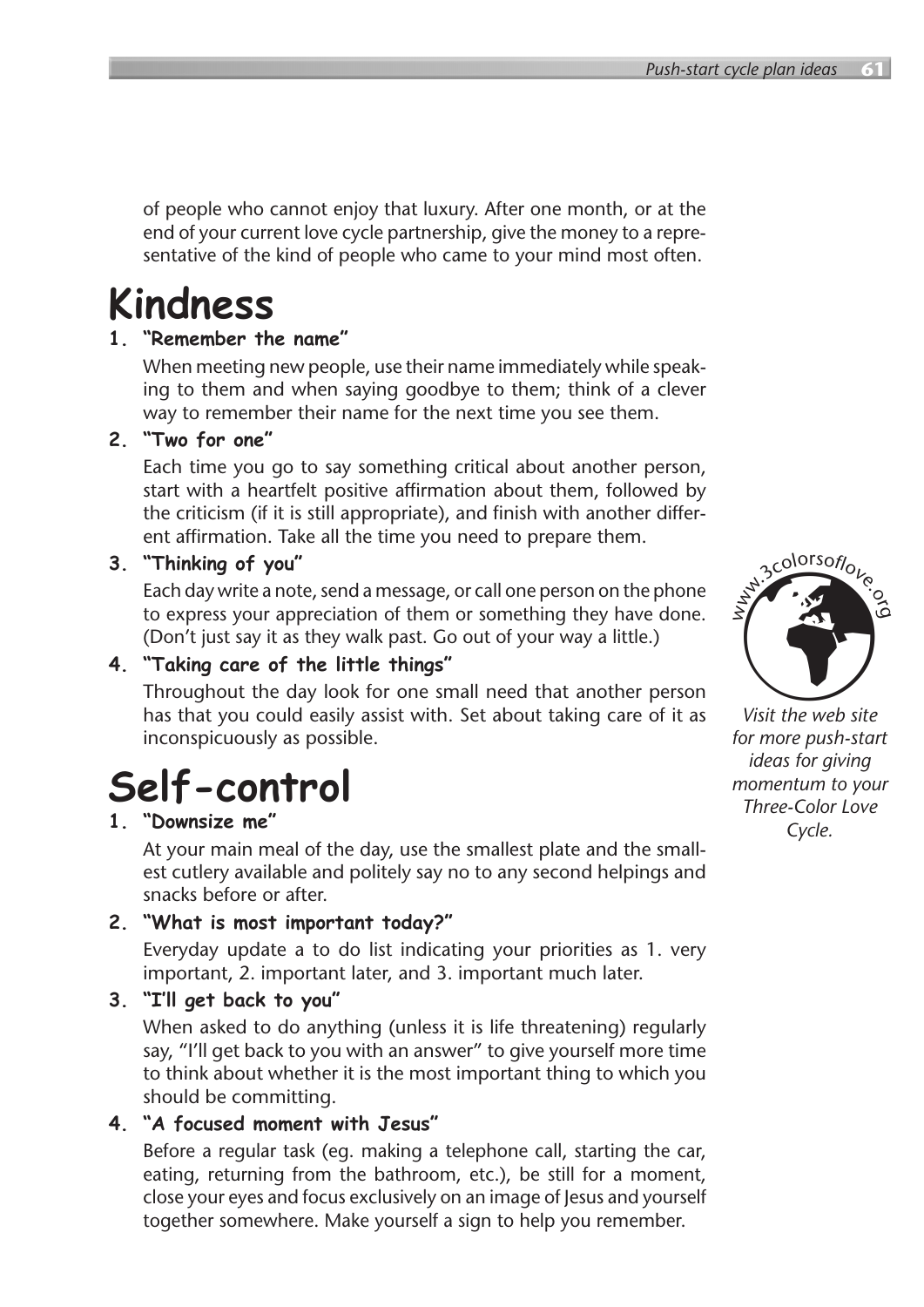

# **Gentleness**

### **1. "Putting it another way"**

When having said something in an ungentle way, immediately ask for forgiveness and restate your feelings in a more humble way. After the encounter, think of two other ways you could have more humbly expressed your feelings.

### **2. "All is forgiven"**

When it is clear that someone around you has made a mistake that impacts upon you, tell them they are forgiven as soon as possible.

### **3. "What I like about you"**

Each time you have a meal, think about a person who has recently frustrated you and look for something that you admire about that person. Write a note to them affirming that aspect or tell them about it next time you meet.

### **4. "Thank you, I will think about that more"**

When someone suggests to you a better way of doing something or offers some criticism about something you have done, relax your shoulders and arms and either ask them for more information or say thank you, I will think about that more.

*For other push-start plan options you may wish to revisit some of the exercises in The 3 Colors of Love book. Gentleness pages 78, 100*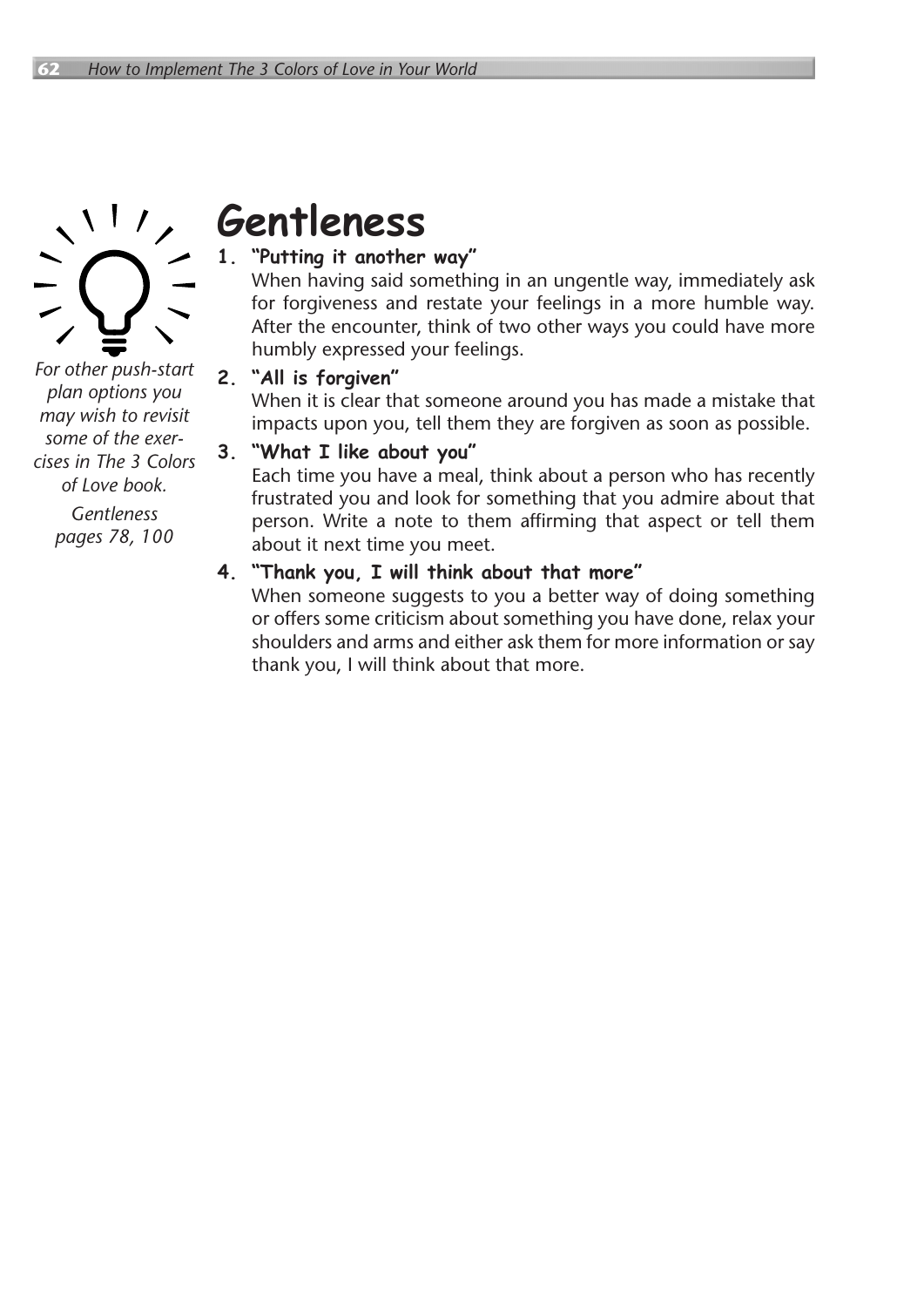# **Three-Color Love Cycle Meeting Outline**

aving asked a friend to be your Love Cycle partner for a time<br>and having started to act upon a cycle plan idea, it's time to<br>start your cycle meetings. Below is an outline for a cycle meeting<br>that will take you from baving and having started to act upon a cycle plan idea, it's time to start your cycle meetings. Below is an outline for a cycle meeting that will take you from having perceived what is happening with your growth, through to a new or revised plan for your next cycle.

Depending on the meeting forum you have chosen and whether your Love Cycle meeting is part of another meeting, you may choose to add various activities to your time together that would further enhance the growth environment (eg. dinner, extended time of prayer, Scripture reflection, etc). Just make it a natural environment in which to grow.

Always remember, you are not trying to fix everything in one cycle. The journey is as valuable as the destination. So be prepared to leave some questions unanswered if necessary. Maintaining progress in growth is more important than reaching a certain level of love by a certain time. Just have some honest discussion and get yourself onto the next cycle.

### **3 Color Love Cycle Prompt**

Folded inside the back cover of the *How to Implement The 3 Colors of Love in Your World* workbook you will find a visual prompt for use in your cycle meetings (or your group facilitator will have provided you with a copy). Spoken words and unique questions will be an important part of your meetings, but the Three-Color Love Cycle prompt is there to visually help you keep focused on the big picture of growth and maybe bring about a revelation or two along the way.

As you become more experienced in devising your own unique test questions suited to your cycle partner, you will find that you can use the Love Cycle Prompt on its own as an overall guide to growth.

### **Test stage: "Are you seeing clearly?"**

At some stage during your last cycle, your growth will have been a little wobbly or perhaps didn't roll along as freely as it could. The Test stage in every cycle is a time for going back to the past to try to find out which stage of cyclical growth is proving to be a challenge for you. With that clarified, you then move onto your next cycle with deeper understanding and a new or revised plan. Here are the Test stage steps.

- 1. In your first meeting, let your cycle partner know that what you need is to move forward to a deeper understanding of your lowest Fruit of the Spirit, see its effect on your relationships, evaluate your progress with growing in it and then arrive at a revised plan.
- 2. If you feel you have made good progress in the most recent cycle and already know what your next cycle plan needs to be, share it with your cycle partner. If the partner agrees with you, celebrate together and move onto the other person. If instead your progress has been shaky or non-existent, then move onto step 3.



**Part 2: The Three-Color Love Cycle**

*Visit the web site for* 

• the chance to *learn from the experiences of other people's Love Cycle meetings around the world.*

• the opportunity *to ask questions or get tips and advice in conducting your cycle meetings.*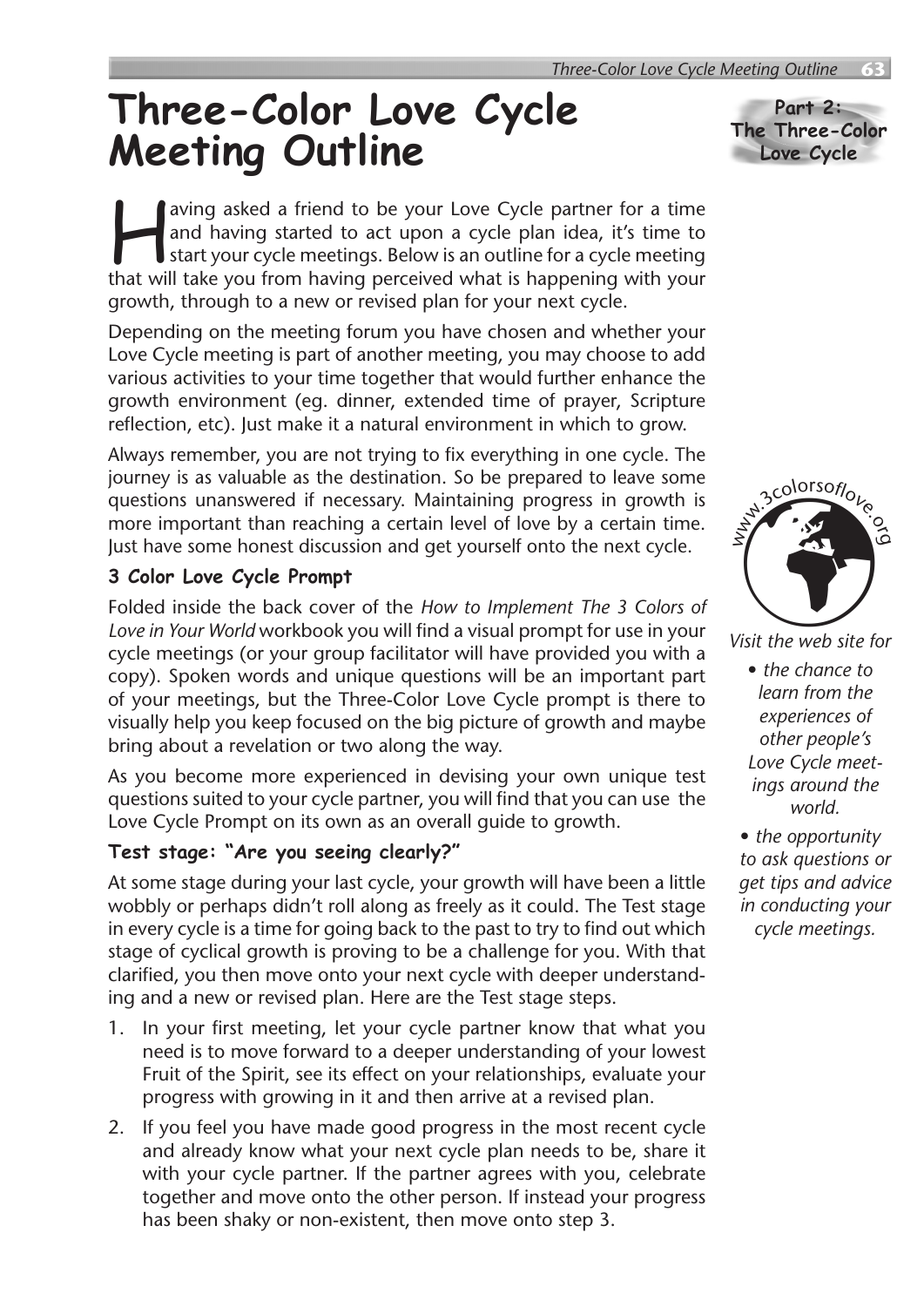- 3. Briefly explain to your cycle partner what your most recent plan has been for growing in your lowest fruit.
- 4. There will be an affinity between your 3 Colors of Love tendency (see the Justice, Truth and Grace table on page 69 of *The 3 Colors of Love*  book) and the stages of the Love Cycle that you are most likely to do well. For example, those who are strongest in the red (Truth) color are likely to do the Plan stage well. It therefore makes sense that your cycle partner starts by asking you questions relating to the opposite stage of the cycle. Tell your cycle partner which color is your current strength and ask them to turn to that set of starter questions on page 65 or 66. Ask them to begin asking you questions from that list (inserting the name of your lowest fruit into the questions where necessary). Invite them to discuss or challenge you about your answers until your current barriers to further growth become clear.
- 5. If they have gone through most or all of those questions and you are still struggling to get a clearer understanding of your barriers to growth or feel that your progress could be stronger, invite them to look at another closely related set of questions. For example, if you have been looking at the green/red questions, ask them to turn to the green questions or the red questions as these will also be helpful for you. (The more your cycle partners are used to asking these kind of questions, the more freedom they should be given in asking whichever questions from whichever sets they think are best for you.)

### **Understand stage: "What are the facts?"**

6. Once you have clearly identified the facts (good and bad) about your progress or at least have a clear enough understanding to take a few steps forward, state the facts succinctly to your cycle partner.

### **Plan stage: "What is most important now?"**

7. State what your new or revised plan will be for the next cycle.

### **Moving onto the other person or wrapping up**

- 8. Repeat the Test Stage from step 1 with you asking your cycle partner the questions this time around.
- 9. If each cycle partner has been tested, then agree upon your next cycle meeting time and start doing your next cycle plan.
- 10. If you have come to the end of your growth agreement time (see the *Love (more) Letter*), ensure that it is honored by allowing each person to withdraw from the partnership if they prefer, or revisit the *Love (more) Letter* to make a fresh commitment for a fixed time period. Your next phase of growth could begin with repeating the Fruit of the Spirit Test to accurately assess your progress and see if you have a new lowest fruit. The next phase could also include inviting another person to join your love cycle partnership.



*Consider occasionally asking a guest to come to your cycle meetings to provide a fresh perspective, give some instruction in an area of strength, or to introduce them to the process.*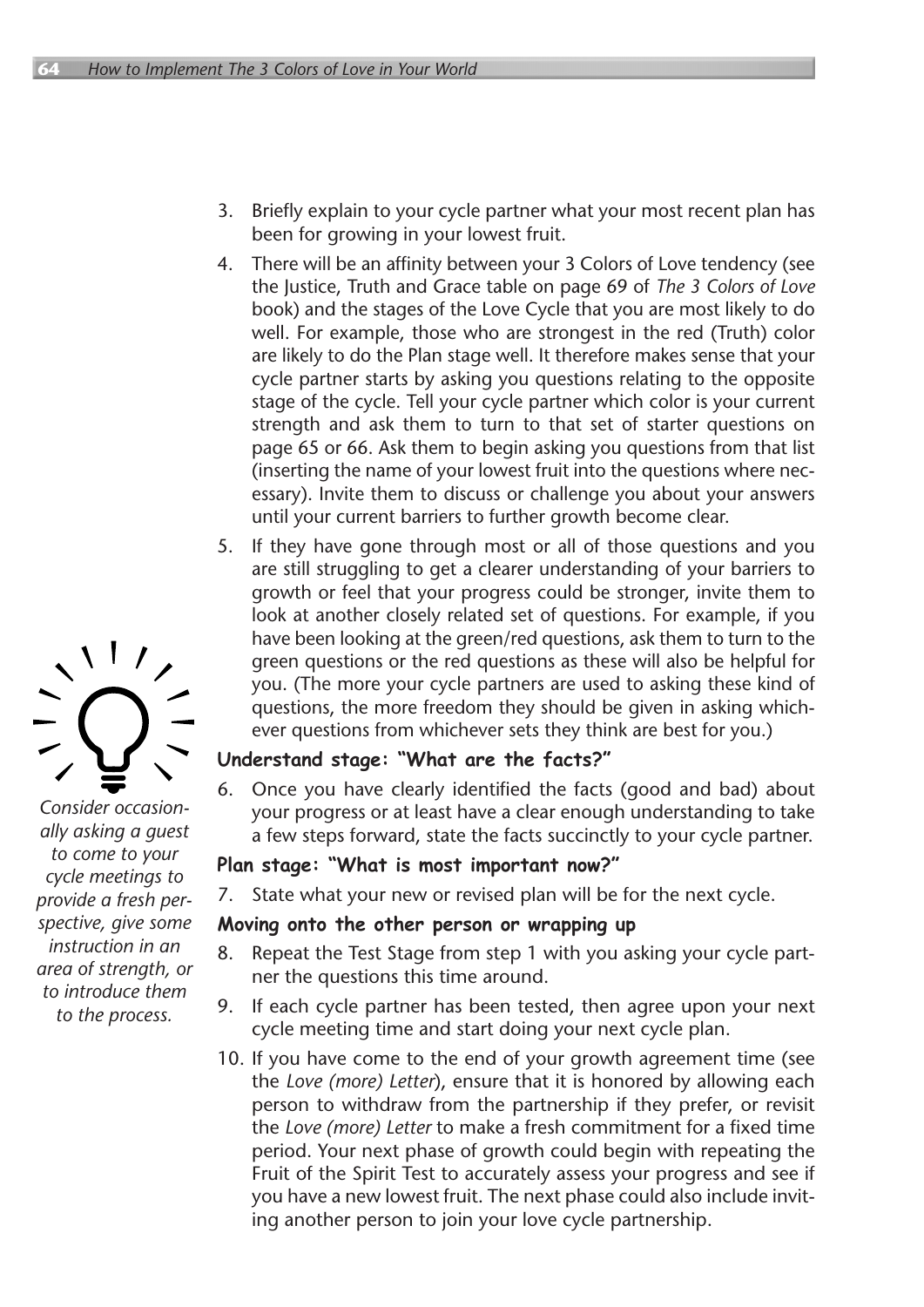**Part 2: The Three-Color Love Cycle**

# **Test stage questions**

### **Starter questions for blue people:**

### **Testing their Understand stage "What are the facts?"**

- Do you really accept that your lack of [lowest fruit] has a negative effect in your relationships?
- Are you able to share in detail with someone else what [lowest fruit] is all about and what the lack of it in your life looks like?
- In specific terms, how does your expression of love to those around you differ from the way that Jesus loves people?
- $\bullet$  When you look at your lack of [lowest fruit] in the past, what gives you confidence that your [lowest fruit] will be stronger in the future?
- Do you really believe that you have a part to play in your own growth in love? Can you explain it to me?
- Do you perhaps need to go back to *The 3 Colors of Love* and re-read about [lowest fruit] or re-read about the *3 Color Love Cycle*?

### **Starter questions for blue/green people: Testing their Plan stage "What is most important now?"**

- Are you clear on the detail of your current [lowest fruit] plan?
- Is there something you should do less of in your life to make time for growing in [lowest fruit]?
- When your lack of [lowest fruit] causes a problem in one of your relationships, are you able to take responsibility for what happened or are you more likely to focus on the faults of the other person?
- Where is the best environment for you to practice [lowest fruit]?
- Do you think your plan is easy enough for you to manage, given your current level of [lowest fruit] or should you simplify it?

### **Starter questions for green people:**

### **Testing their Do stage "Are you following through and inviting God and others to go beyond the plan?"**

- Did you actually do anything concrete about growing in [lowest] fruit] this week?
- Have you possibly avoided working on [lowest fruit] for fear of not having the "perfect plan"?
- When it comes to doing your [lowest fruit] plan, does your mind say "Why not give it a go?" or "Why would I bother?"
- Do you have any secret fears when it comes to acting on your [lowest fruit] plan?
- Is your plan too complicated or challenging for you to do?
- When trying to love others, are you conscious of when you have done all that you can do, and when you need to ask for help from God and others?



*Spend some time between meetings reflecting on the test questions (including any that you might come up with yourself) to see if God speaks to you about the areas in which your Cycle Partner is not seeing clearly yet.*